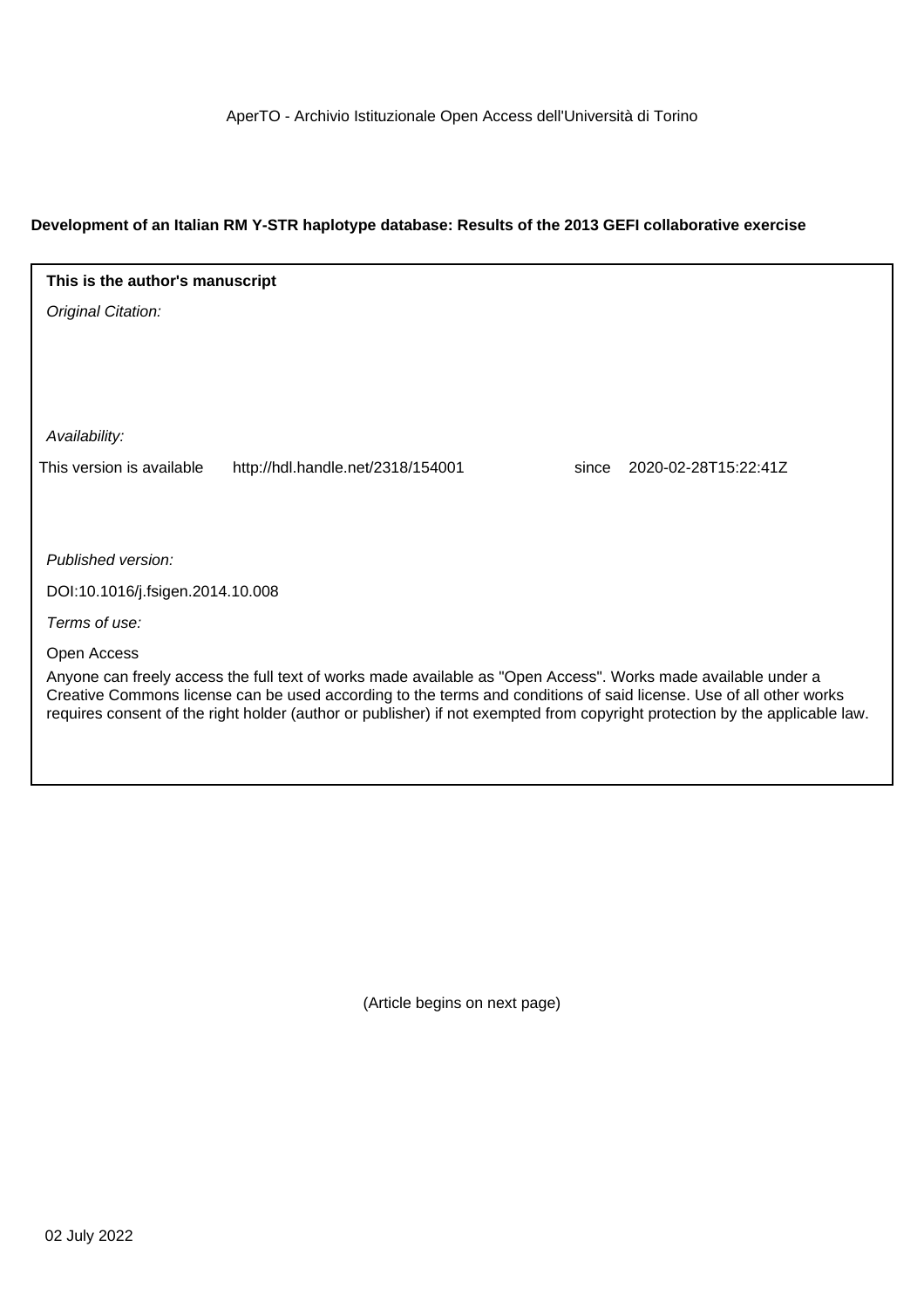

# UNIVERSITÀ DEGLI STUDI DI TORINO

This Accepted Author Manuscript (AAM) is copyrighted and published by Elsevier. It is posted here by agreement between Elsevier and the University of Turin. Changes resulting from the publishing process - such as editing, corrections, structural formatting, and other quality control mechanisms - may not be reflected in this version of the text. The definitive version of the text was subsequently published in [Forensic Sci Int Genet. 2015 Mar;15:56-63. doi: 10.1016/j.fsigen.2014.10.008. Epub 2014 Oct 14.].

You may download, copy and otherwise use the AAM for non-commercial purposes provided that your license is limited by the following restrictions:

(1) You may use this AAM for non-commercial purposes only under the terms of the CC-BY-NC-ND license.

(2) The integrity of the work and identification of the author, copyright owner, and publisher must be preserved in any copy.

(3) You must attribute this AAM in the following format: Creative Commons BY-NC-ND license (http://creativecommons.org/licenses/by-nc-nd/4.0/deed.en), [*+ Digital Object Identifier link to the published journal article on Elsevier's ScienceDirect® platform*]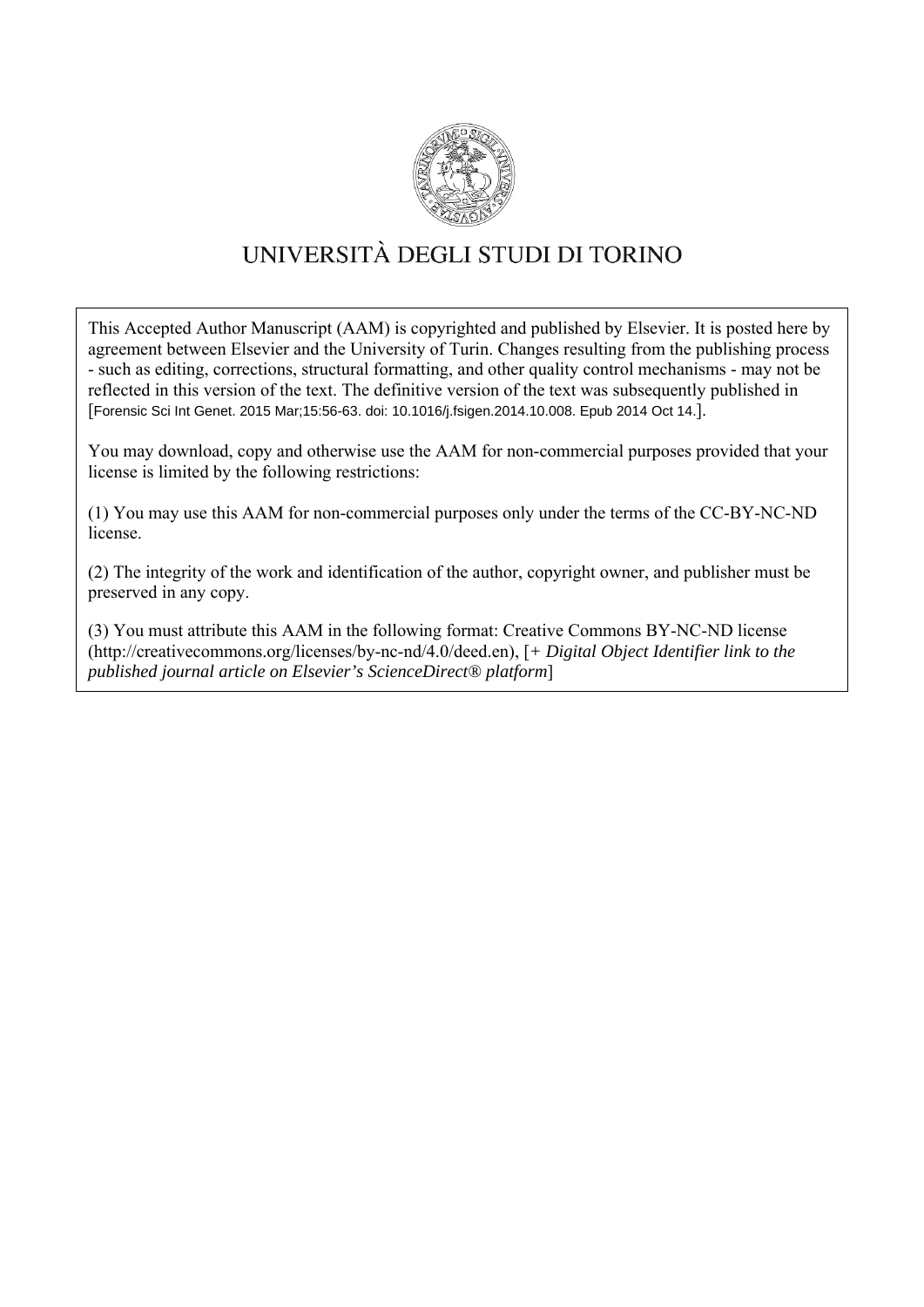**Development of an Italian RM Y-STR haplotype database: results of the 2013 GEFI collaborative exercise** 

Robino C<sup>a\*</sup>, Ralf A<sup>b</sup>, Pasino S<sup>a</sup>, De Marchi MR<sup>a</sup>, Ballantyne KN<sup>c</sup>, Barbaro A<sup>d</sup>, Bini C<sup>e</sup>, Carnevali E<sup>f</sup>, Casarino L<sup>g</sup>, Di Gaetano C<sup>h,i</sup>, Fabbri M<sup>j</sup>, Ferri G<sup>k</sup>, Giardina E<sup>l</sup>, Gonzalez A<sup>m</sup>, Matullo G<sup>h,i</sup>, Nutini AL<sup>n</sup>, Onofri V<sup>o</sup>, Piccinini A<sup>p</sup>, Piglionica M<sup>q</sup>, Ponzano E<sup>r</sup>, Previderè C<sup>s</sup>, Resta N<sup>t</sup>, Scarnicci F<sup>u</sup>, Seidita G<sup>v</sup>, Sorçaburu-Cigliero S<sup>w</sup>, Turrina S<sup>x</sup>, Verzeletti A<sup>y</sup>, and Kayser M<sup>b</sup>.

<sup>a</sup> Department of Public Health Sciences and Pediatrics, University of Turin, Italy

<sup>b</sup> Department of Forensic Molecular Biology, Erasmus MC University Medical Center Rotterdam, The Netherlands

c Office of the Chief Forensic Scientist, Victoria Police Forensic Services Department, Macleod, Australia

d Department of Forensic Genetics, Studio Indagini Mediche e Forensi (SIMEF), Reggio Calabria, Italy

<sup>e</sup> Department of Medical and Surgical Sciences, Institute of Legal Medicine, University of Bologna, Italy

f Department of Biomedical and Surgical Sciences, Section of Legal Medicine and Forensic Science, University of Perugia, Italy

<sup>g</sup> Dipartimento di Medicina Legale, del Lavoro, Psicologia Medica e Criminologia, Università di Genova, Italy

h Department of Medical Sciences, University of Turin, Italy

- <sup>i</sup> HuGeF, Human Genetics Foundation, Turin, Italy
- <sup>j</sup> Department of Public Health, UOL of Legal Medicine, University of Ferrara, Italy

k SC Medicina Legale, Università di Modena, Italy

<sup>1</sup> Department of Biomedicine and Prevention, University of Rome "Tor Vergata", Italy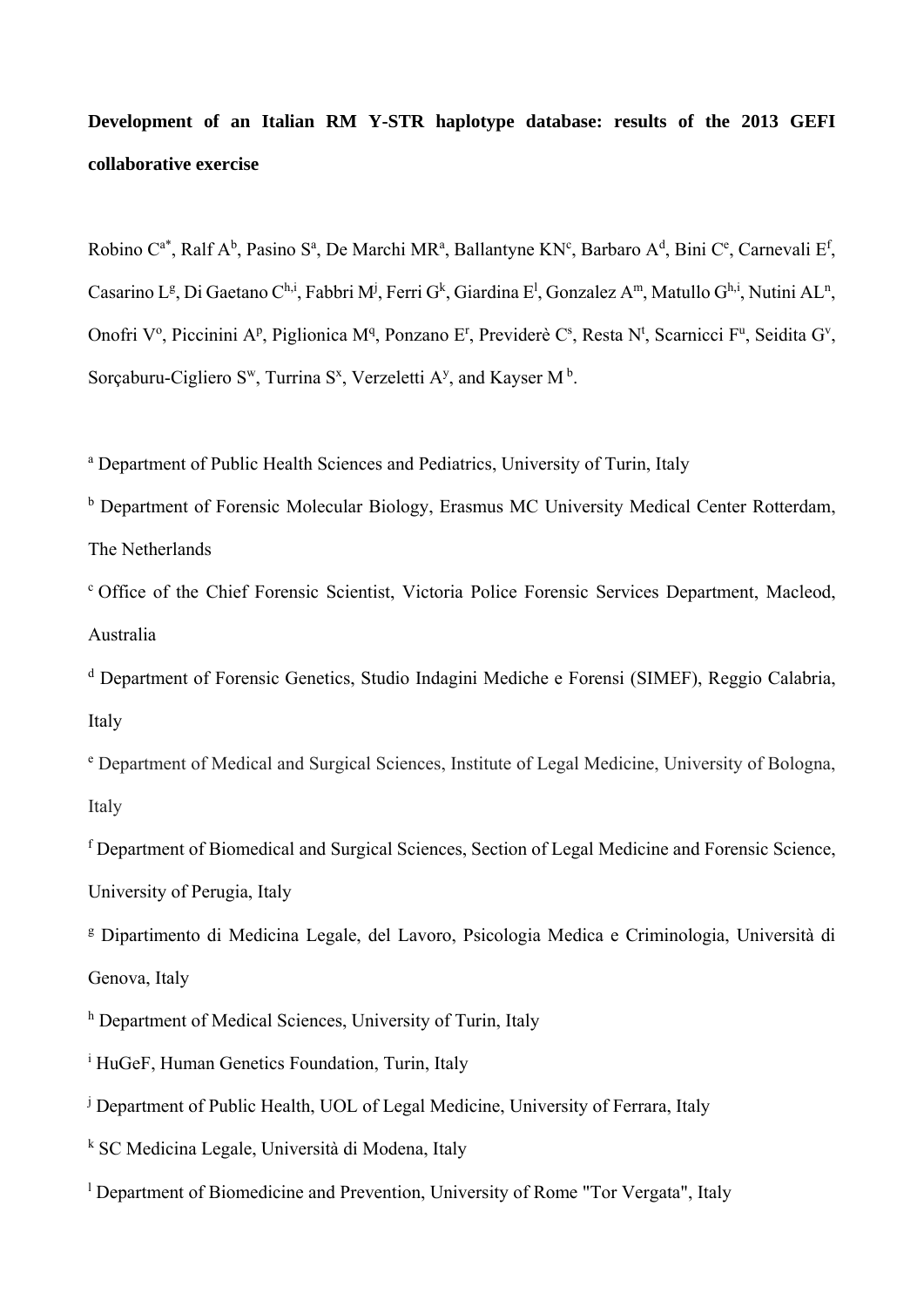m ANDROS Day Surgery Clinic, Forensic Genetics Unit, Palermo, Italy

n SOD Genetics Diagnostics, Forensic Genetics, Azienda Ospedaliera Universitaria Careggi, Florence, Italy

<sup>o</sup> Section of Legal Medicine, Università Politecnica Delle Marche, Ancona, Italy

p Dipartimento di Scienze Biomediche per la Salute, Università degli Studi di Milano, Italy

<sup>q</sup> Interdisciplinary Department of Medicine, Section of Legal Medicine, University of Bari, Italy

r Department of Molecular Medicine, University of Padova, Italy

s Department of Public Health, Experimental and Forensic Medicine, University of Pavia, Italy

<sup>t</sup> Department of Biomedical Sciences and Human Oncology, Medical Genetics Unit, "Aldo Moro" University of Bari, Italy

u Istituto di Medicina Legale, Università Cattolica del Sacro Cuore, Roma, Italy

v Department of Biopathology, Medical and Forensic Biotechnologies, University of Palermo, Italy

w Department of Medicine, Surgery and Health, University of Trieste, Italy

x Dipartimento di Sanità Pubblica e Medicina di Comunità, Università degli Studi di Verona, Italy

y Department of Medical and Surgical Specialties, Radiological Sciences and Public Health, University of Brescia, Italy

**\* Corresponding author:** Department of Public Health Sciences and Pediatrics, University of Turin, Corso Galileo Galilei 22, 10126 Turin, Italy e-mail: carlo.robino@unito.it (C. Robino)

#### **Abstract**

Recently introduced rapidly mutating Y-chromosomal short tandem repeat (RM Y-STR) loci, displaying a multiple-fold higher mutation rate relative to any other Y-STRs, including those conventionally used in forensic casework, have been demonstrated to improve the resolution of male lineage differentiation and to allow male relative separation usually impossible with standard Y-STRs.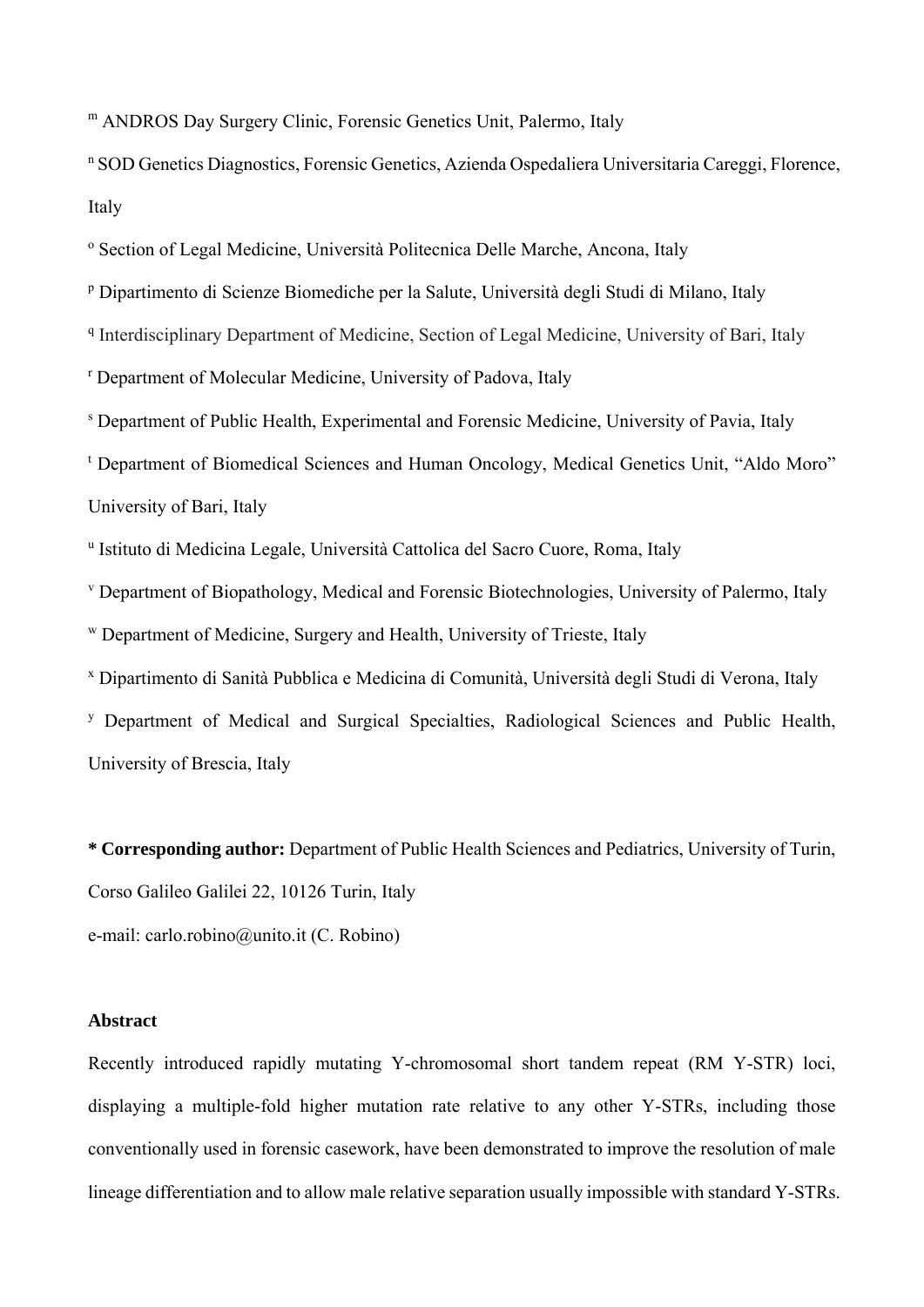However, large and geographically-detailed frequency haplotype databases are required to estimate the statistical weight of RM Y-STR haplotype matches if observed in forensic casework. With this in mind, the Italian Working Group (GEFI) of the International Society for Forensic Genetics launched a collaborative exercise aimed at generating an Italian quality controlled forensic RM Y-STR haplotype database. Overall 1509 male individuals from 13 regional populations covering northern, central and southern areas of the Italian peninsula plus Sicily were collected, including both "rural" and "urban" samples classified according to population density in the sampling area. A subset of individuals was additionally genotyped for Y-STR loci included in the Yfiler and PowerPlex Y23 (PPY23) systems (75% and 62%, respectively), allowing the comparison of RM and conventional Y-STRs. Considering the whole set of 13 RM Y-STRs, 1501 unique haplotypes were observed among the 1509 sampled Italian men with a haplotype diversity of 0.999996, largely superior to Yfiler and PPY23 with 0.999914 and 0.999950, respectively. AMOVA indicated that 99.996% of the haplotype variation was within populations, confirming that genetic-geographic structure is almost undetected by RM Y-STRs. Haplotype sharing among regional Italian populations was not observed at all with the complete set of 13 RM Y-STRs. Haplotype sharing within Italian populations was very rare (0.27% non-unique haplotypes), and lower in urban (0.22%) than rural (0.29%) areas. Additionally, 422 father-son pairs were investigated, and 20.1% of them could be discriminated by the whole set of 13 RM Y-STRs, which was very close to the theoretically expected estimate of 19.5% given the mutation rates of the markers used. Results obtained from a high-coverage Italian haplotype dataset confirm on the regional scale the exceptional ability of RM Y-STRs to resolve male lineages previously observed globally, and attest the unsurpassed value of RM Y-STRs for male-relative differentiation purposes.

**Keywords:** Y-chromosome; rapidly mutating Y-STRs (RM Y-STRs); haplotype; lineage differentiation; relative differentiation; Italy

1. Introduction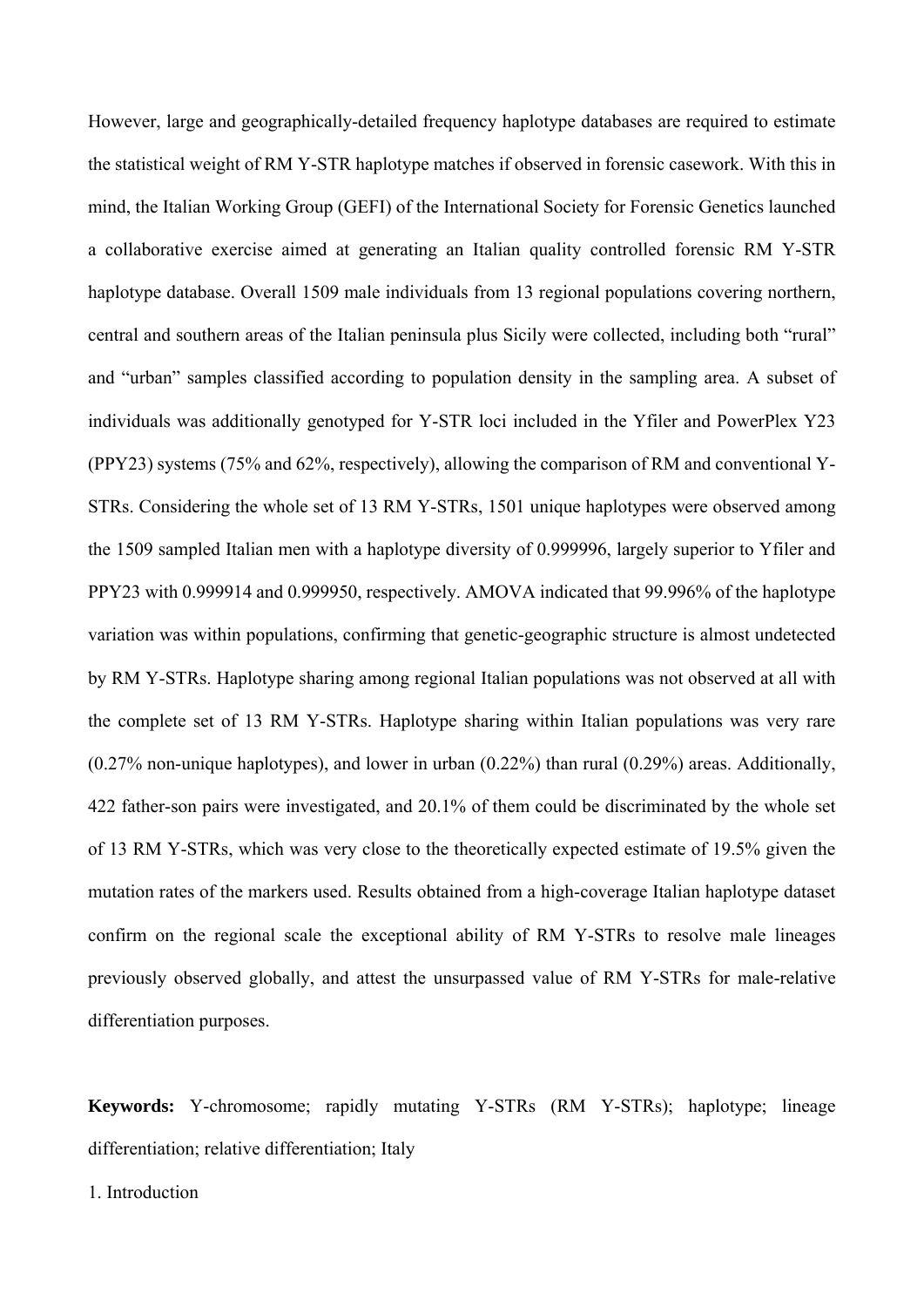Analysis of Y-chromosomal short tandem repeat (Y-STR) loci provides an extremely useful tool in forensic DNA testing. In particular, it allows the unambiguous detection of the male DNA component in mixtures with a high female background, as often found in sexual assault cases. Moreover, due to their haploid nature and uniparental transmission favouring the geographical clustering of haplotypes, Y-STRs can provide intelligence information on the ethnic origin of a stain donor in non-suspect cases. The principal weakness of Y-STR analysis is that, even when a crime sample matches the Y-STR haplotype of a suspect, his patrilineal relatives cannot be excluded as being the donor of the stain [1]. Adding additional markers to the current sets of Y-STRs used in forensic casework can improve the level of paternal lineage differentiation [2]. Since mutation is the only genetic force behind Yhaplotype variation, Y-STRs displaying high mutation rates are best fitted for this purpose. A systematic Y-STR mutation study by Ballantyne et al. [3] identified a set of 13 novel "rapidly mutating" (RM) Y-STR markers with exceptionally high mutation rates  $(>10^{-2}$  per locus per generation) if compared to >170 other Y-STRs including all conventionally used markers, the latter in the order of a few mutations per marker every 1,000 generations [4]. RM Y-STRs have been demonstrated not only to improve the resolution of male lineage differentiation, but also to allow close male relative separation with a power unsurpassed by standard Y-STRs [5].

Estimation of the statistical weight of Y-STR haplotype matches is further complicated by the fact that Y chromosomes are highly geographically structured, requiring adequate reference databases -in terms of size and regional coverage- to reflect the population-wide spectrum of Y-STR haplotypes in sufficient detail. A recent survey of the variability of the 13 RM Y-STRs across 111 worldwide populations [6], while confirming their unequalled value for male lineage differentiation with <99% of the >12,200 unrelated men being completely individualized, also indicates that the extremely high mutation rates of RM Y-STRs almost erase any signal of population substructure, at least at a global level. As a consequence it was suggested that the need for regional (metapopulation) reference databases for haplotype frequency estimation in forensic applications is strongly reduced for this RM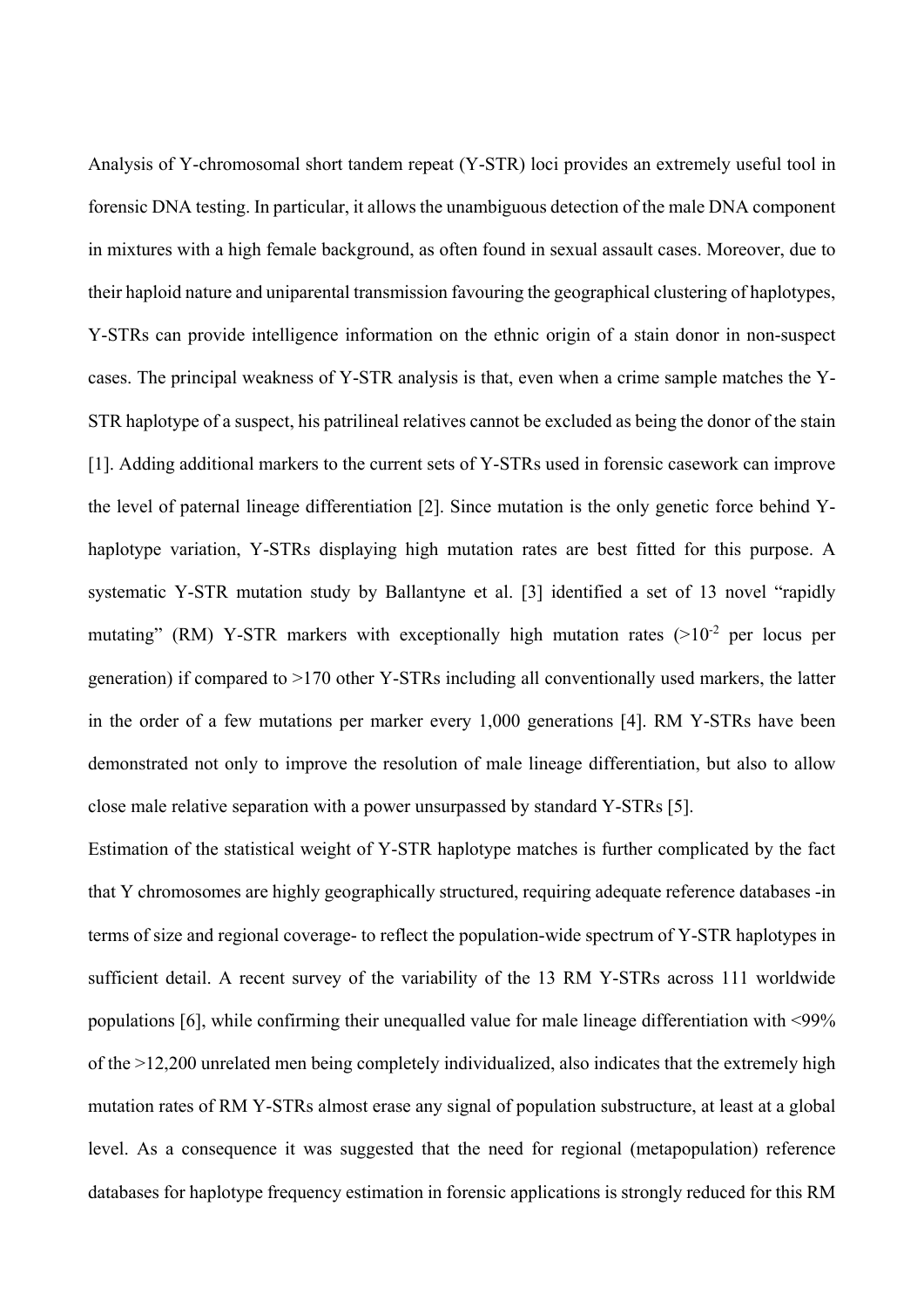Y-STR set, compared to standard Y-STR sets [6]. Given the global nature of this recent study [6], it would be interesting to investigate RM Y-STR haplotype diversity and distribution within a geographic region. In this respect, an extensive analysis of RM Y-STR diversity in Italy may prove itself especially revealing. Due to its central position in the Mediterranean sea, Italy has historically been a convenient destination for human populations migrating from Africa, the Middle East and European locations; this, along with its varied and rugged geomorphological characteristics, have contributed to shape a complex mosaic of genetic variation. On the Y-chromosomal perspective, though a North-South major cline across the Italian Peninsula was described, local drift and founder effect had been signalled as the main explanation for the observed distribution of genetic diversity [7].

With all this in mind, the Italian Working Group (GEFI) of the International Society for Forensic Genetics (ISFG) organized a collaborative exercise focused on RM Y-STRs. The study was aimed at the implementation of these new markers in member laboratories, based on internal validation of the proposed typing protocol through quality control procedures. In order to start establishing a reference database for haplotype match calculations, RM Y-STR variation in Italy was then investigated by adopting an effective sampling strategy, that combined wide national coverage and high resolution, including individuals from both rural and urban areas of the peninsula.

# 2. Materials and methods

# 2.1. DNA sample collection

Detailed geographic localization and composition of the tested populations is displayed in Figure 1. A total of 1509 DNA samples, obtained from consenting adult males originating from thirteen Italian regional populations defined by political boundaries, were analyzed. Regional population sample sets ranged in size between 24 and 304 individuals (median 83 individuals per population sample). Collected samples were categorized as "rural" and "urban", according to population density in the sampled area [8]. Sampling strategy implied the exclusion of known close (i.e. first- and second-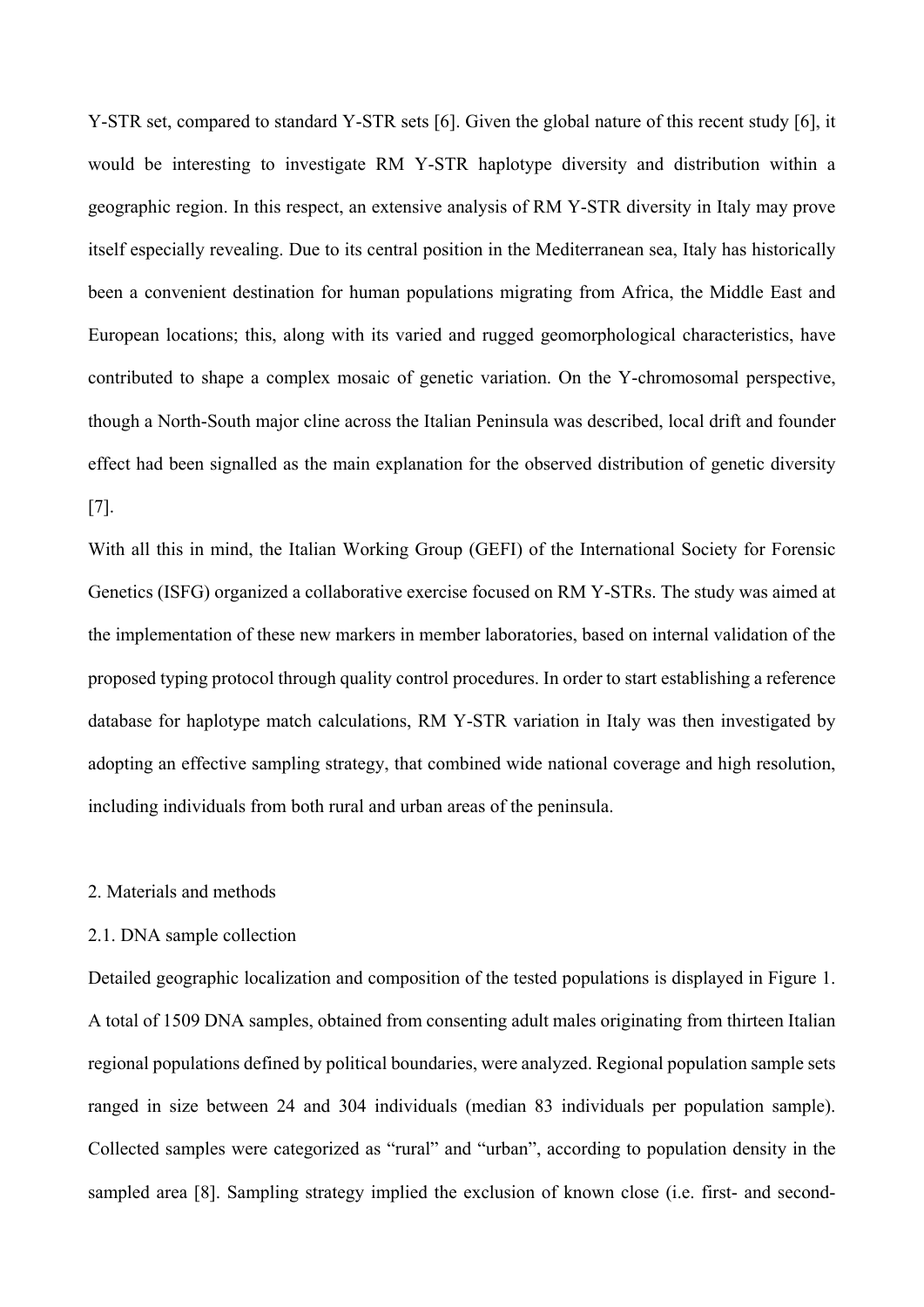degree) relatives. Individuals from rural areas were carefully selected based on genealogical data, in order to include only subjects with at least three generations of residence in the sampling area. In order to test the ability of RM Y-STRs to differentiate between close male relatives, 422 father-son pairs previously confirmed by autosomal DNA analysis were also investigated.

# 2.2. Y-STR genotyping

The 13 RM Y-STR markers were amplified in three multiplex PCR assays: RM1 (DYS576, DYS570, DYF387S1 and DYF399S1); RM2 (DYS626, DYS627, DYS526, and DYS518); RM3 (DYS612, DYF404S1, DYS449, DYS547 and DYF403S1). Primer sequences were according to [3], with the only exception of locus DYS612 [6]. Novel forward primers for locus DYS576 (5'- GTTGGGCTGAGGAGTTCAATC-3') and DYS404S1 (5'- TGGCAGGACACATTTAAACA -3') were used. Dye-labeling and PCR primers concentration were as described in [6]. Template DNA (0.5-2 ng) was amplified in 10 µl PCR reactions, containing 1 X Qiagen PCR Master Mix (Qiagen, Hilden, Germany). All the three multiplex PCR reactions were performed using a single touchdown protocol (94 °C for 10 min, 10 cycles of 94 °C for 30 s, 65–1 °C every cycle for 30 s and 72 °C for 1 min, followed by 25 cycles of 94 °C for 30 s, 50 °C for 30 s and 72 °C for 1 min, with 45 min at 60 °C). PCR amplified products were then separated and detected using participating laboratories' standard capillary electrophoresis (CE) protocols for analyzing STRs, in either ABI310, ABI3130, or ABI3500 Genetic Analyzers with POP-4, POP-6 or POP-7 (Life Technologies, Foster City, CA), and size standard ILS-600 (Promega Corporation, Madison, WI). Allele calling was performed with GeneMapper software (Life Technologies, Foster City, CA) utilizing custom panel and bin sets, as well as allelic ladders as described elsewhere [6].

A subset of the population sample was also typed with the AmpFlSTR Yfiler PCR Amplification Kit (Yfiler, Life Technologies, Foster City, CA) (n=1133), and the PowerPlexY23 System (PPY23, Promega Corporation, Madison, WI) (n=938), according to the manufacturer's instructions. All Yfiler/PPY23 haplotype data used in the study are publicly available at the Y Chromosome Haplotype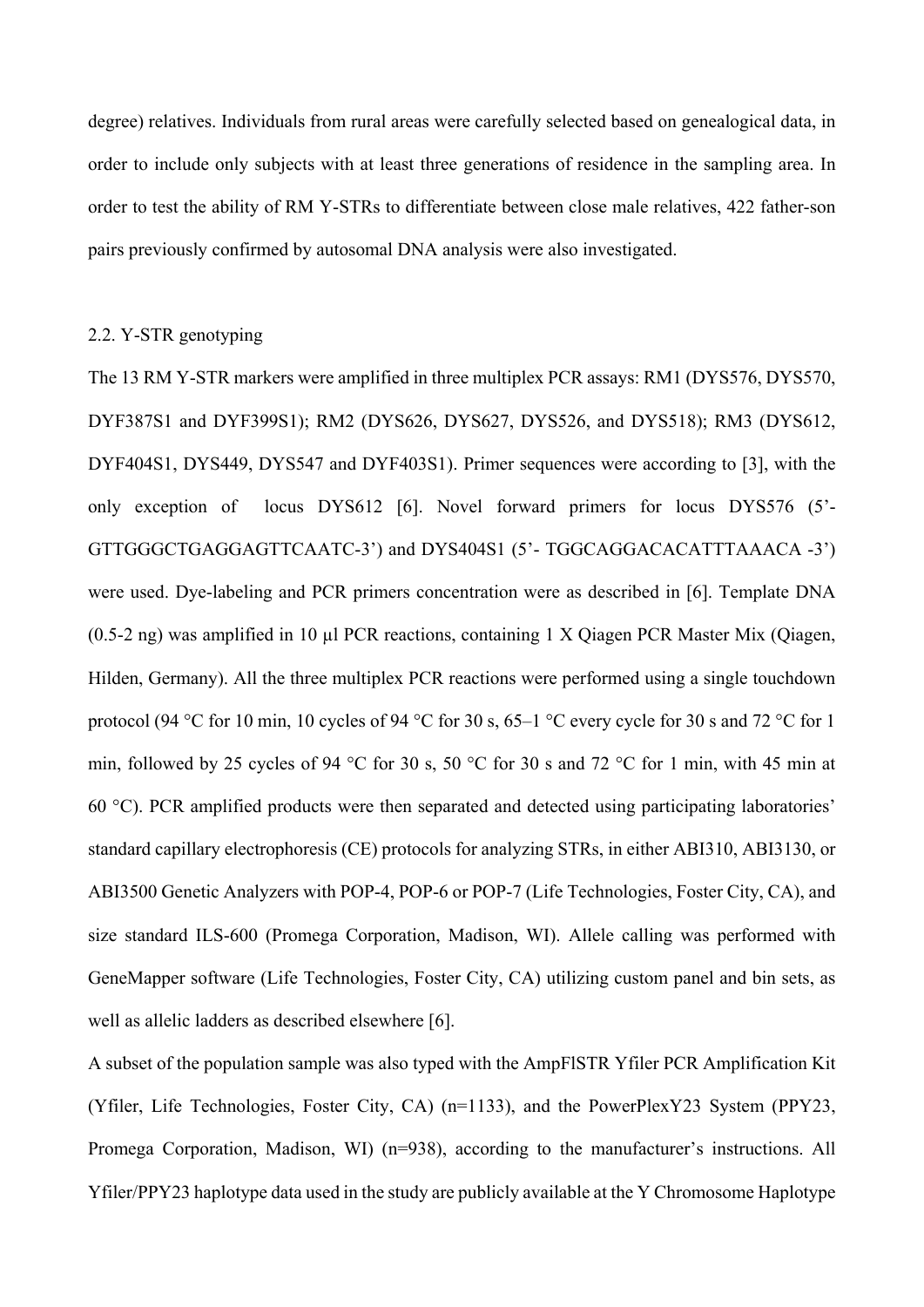Reference Database (YHRD) website (www.yhrd.org), in compliance with the guidelines for publication of population data requested by the journal [9]. YHRD accession numbers and size of each population sample typed with Yfiler/PPY23 are given in Supplementary material, Table S1.

#### 2.3. Quality control

To ensure genotyping consistency between the laboratories, all participants received two sets of four blind control DNA samples as used in [6]. Haplotypes of control DNAs 007 [6] and 2800M (Supplementary material, Table S2) included in Yfiler and PPY23 kits, respectively, were also provided for ladder calibration. Nomenclature of RM Y-STR alleles was according to [6], in compliance with ISFG guidelines [10].

Genotyping of population samples was only allowed after a participating laboratory demonstrated the correct genotyping of the first set of blind control DNA samples at all 13 RM Y-STRs. In case participants reported erroneous genotypes, screenshots were requested and submitted to the organizing laboratory (Department of Public Health Sciences and Pediatrics, University of Turin) for evaluation. After the identification of the possible cause of error, laboratories were requested to type the second set of blind control DNAs. In case this was done correctly, they were allowed to type their population samples. Submitted population samples with missing data from more than one marker were excluded from data analysis, to prevent low quality samples affecting genotype and haplotype distributions. Any differences observed between father-son pairs were confirmed through duplicate, independent PCR amplifications and genotyping.

#### 2.4. Statistical analysis

Statistical calculations of standard diversity indexes (haplotype diversity, *h*; mean number of differing loci), pairwise genetic distances (F<sub>ST</sub>) and analysis of molecular variance (AMOVA) were performed with the software Arlequin version 3.5.1.2 [11]. Estimation of the coancestry coefficient  $\theta$  in the tested populations was done according to [12].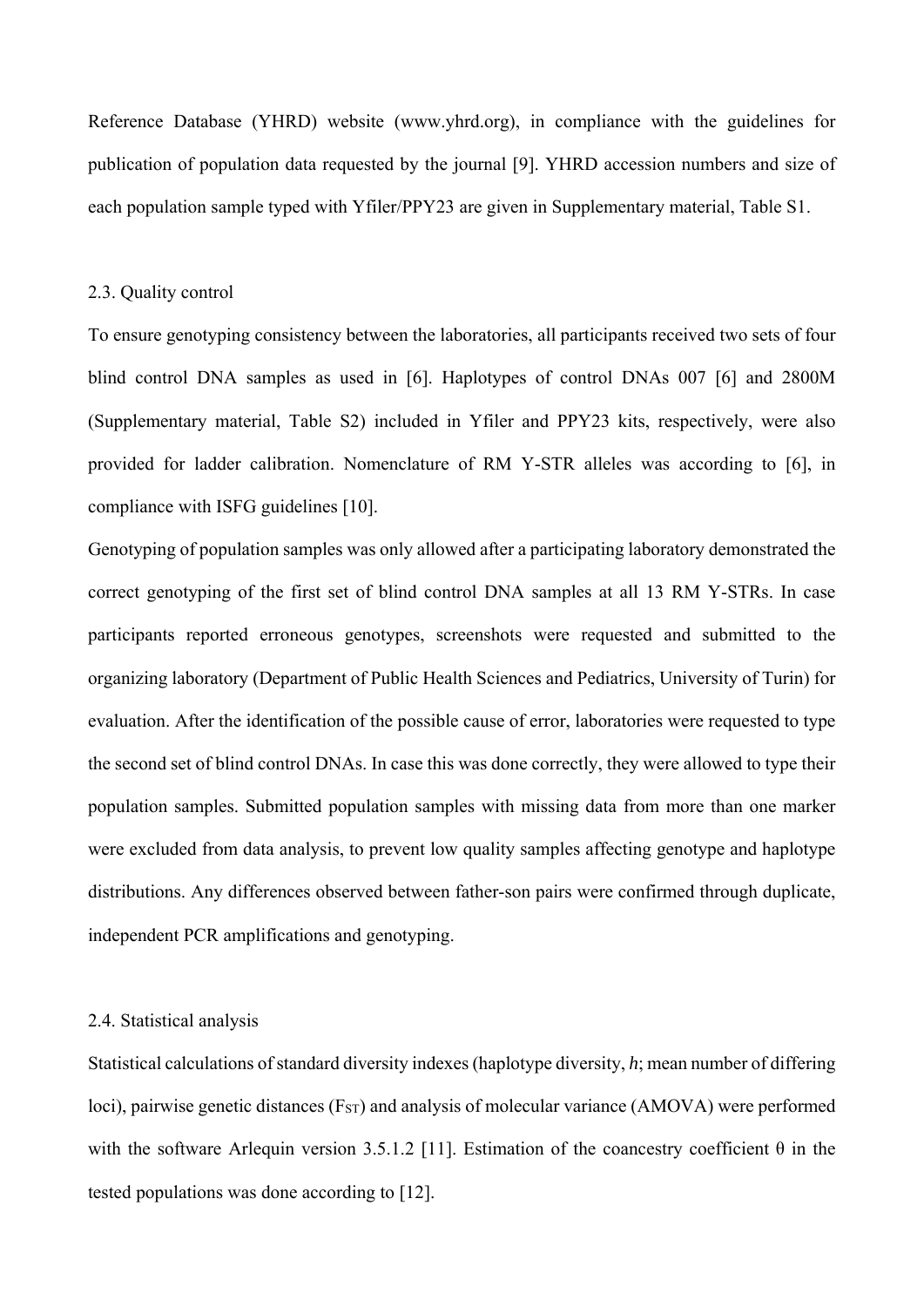Multidimensional scaling (MDS) analysis [13] was performed using the software XLSTAT (Addinsoft, Paris, France). MDS analyses of population matrixes of Slatkin's linearized F<sub>ST</sub> values were performed for one to 10 dimensions. Optimal dimensionality was obtained iteratively reducing Kruskal's stress value until it remained nearly unchanged.

Testing of statistical significance (z-test, Fisher exact test, t-test) was performed using the software SigmaStat v3.2 (Systat software, San Jose, CA).

# 3. Results

#### 3.1. Quality control

Twenty-one GEFI laboratories returned results for the first set of four blind control DNA samples. Review of the data combined with inspection of electropherograms, while revealing sporadic clerical errors and a few cases of bin misalignment, which were quickly identified and corrected, showed that all remaining errors involved the multi-copy markers DYF399S1 and DYF403S1. In particular 11 laboratories reported incorrect genotypes for one (91%) or two (9%) blind control DNA samples at locus DYF399S1. Locus DYF399S1 includes microvariant alleles separated by just one base pair, which can be difficult to differentiate under poor CE resolution conditions. Moreover ambiguous allele calls may depend on PCR artifacts, like non template addition in the presence of excess template DNA [14]. Participants were therefore advised to strictly control the amount of input DNA in PCR reactions for multiplex RM1, and to switch to higher concentrated sieving polymers (as POP-6 and POP-7) for CE. Among the 11 aforementioned laboratories, 6 laboratories also incurred in one (33%) or two (66%) errors when typing DYF403S1, principally caused by the occurrence of extra peak artifacts (> 340 bp) at locus DYF403S1a. However, such artifacts could be effectively eliminated after the adoption for multiplex RM3 of conventional PCR conditions (35 amplification cycles with annealing at 60 °C 30 s), instead of the originally suggested touchdown PCR protocol. Given these indications, all laboratories were able to provide correct genotypes for the second set of four blind control DNA samples, and consequently allowed to participate in the population study. However, due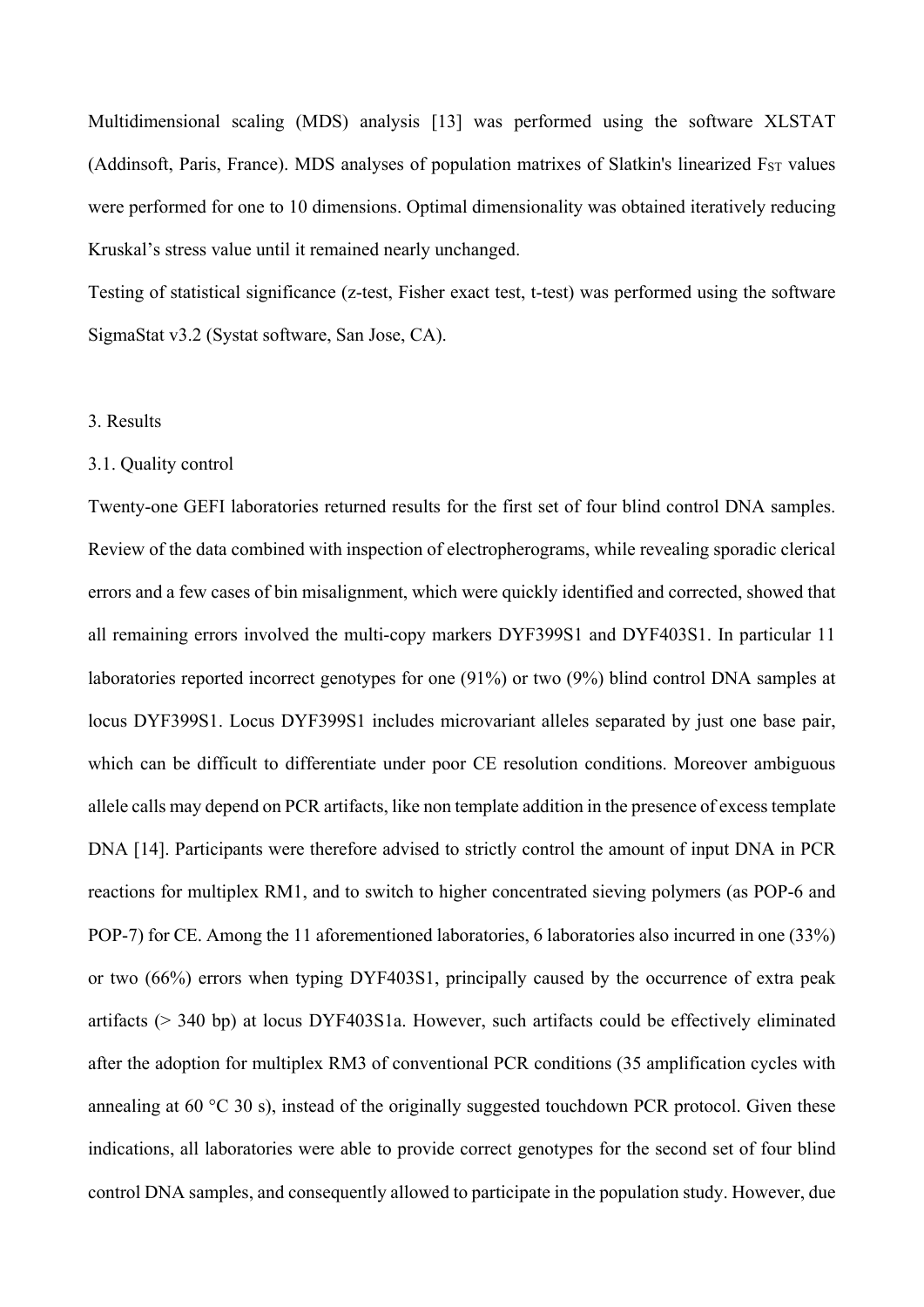to concerns raised during the quality control process regarding the genotyping accuracy of loci DYF399S1 and DYF403S1 [6], all following calculations were performed both considering the whole set of markers (13 RM Y-STRs), and excluding DYF399S1 and DYF403S1 (11 RM Y-STRs).

### 3.2. Diversity of RM Y-STR haplotypes

Complete RM and conventional Y-STR haplotypes observed in the Italian population sample are listed in Supplementary material, Table S3. Standard diversity indexes for 13 and 11 RM Y-STRs in the total set of 1509 individuals, summarized according to regional populations and rural/urban origin, are shown in Table 1. Considering the whole set of 13 RM Y-STRs, the haplotype diversity estimate was *h*=0.999996 with 1505 different haplotypes among 1509 individuals tested. At the regional population level, similarly high levels of haplotype diversity were observed across all populations, ranging from *h*=1, i.e. complete individualization with only unique haplotypes observed in 85% of the populations tested, to *h*=0.999935 in Sicily (301 different haplotypes among 304 individuals tested). In general haplotype sharing was very rare (0.27% non-unique haplotypes) and lower in urban  $(0.22\%)$  than rural  $(0.29\%)$  areas; this difference however was not statistically significant ( $z=0.292$ , p=0.770). Notably, no haplotype sharing between regional populations was observed. The four nonunique haplotypes were shared between individuals from the same regional population i.e., one pair in a single rural village of Latium (Collevecchio), two pairs in the rural Sicilian village of Santa Ninfa, and one pair in the Sicilian urban area of Trapani. Detailed geographic localization of sampling sites is displayed in Supplementary material, Figure S1.

The resolution of male lineages in Italy was only slightly reduced by the exclusion of DYF399S1 and DYF403S1 (11 RM Y-STRs), with *h*=0.999983 in the total dataset (1490 haplotypes among 1509 males). In this case 19 haplotypes were observed twice, 14 pairs in rural areas, 4 pairs in urban areas, and one pair between rural and urban areas. Frequency of shared haplotypes was lower in urban  $(1.09\%)$  than rural  $(1.45\%)$  areas, though without reaching statistical significance  $(z=0.315, p=0.753)$ . All haplotype matches were within regional populations, with the only exception of one haplotype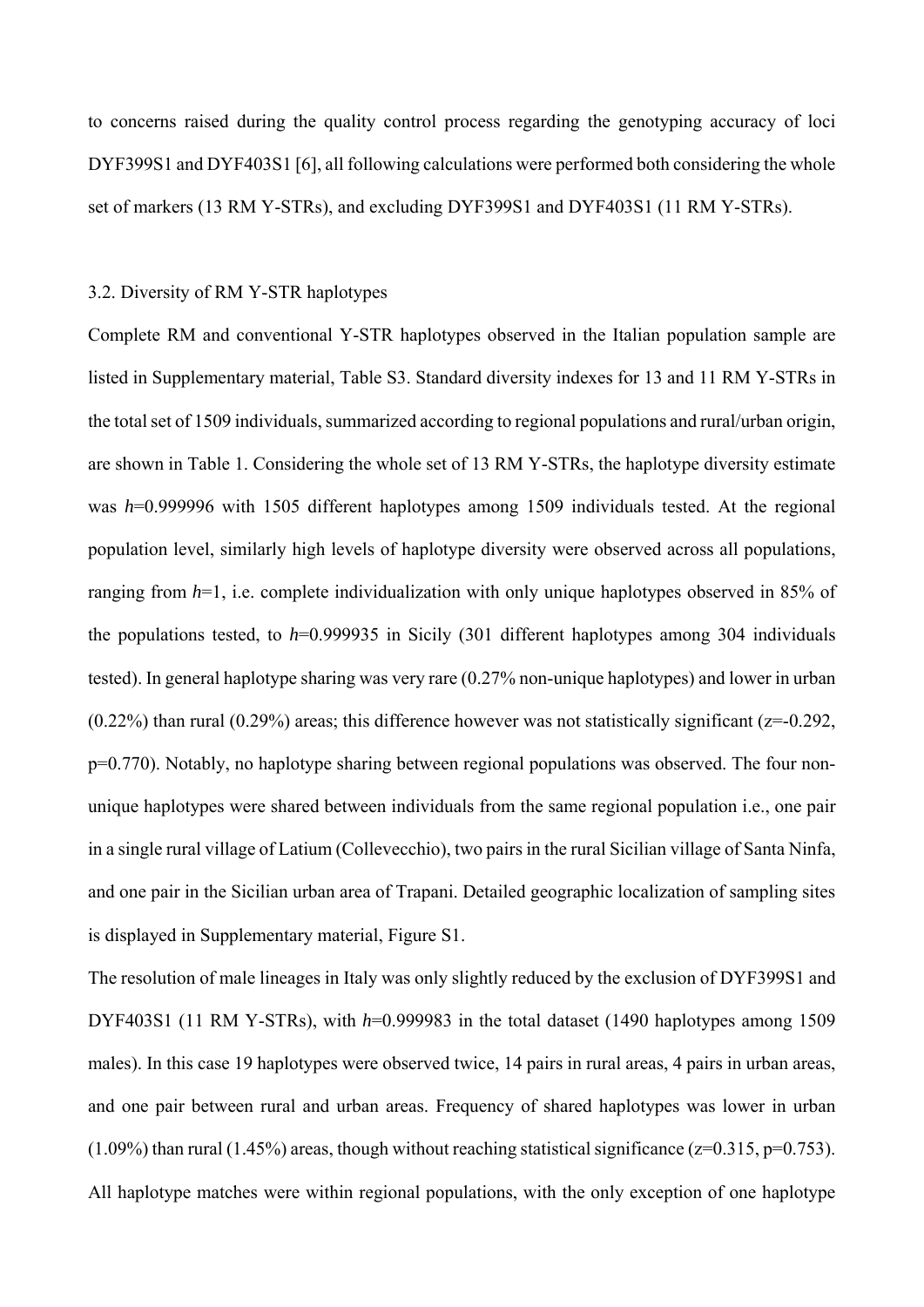pair which was shared between two urban individuals from neighbouring Piedmont (Cuneo) and Lombardy (Pavia) (Figure S1). However, differential distribution of interregional matches between rural and urban populations did not reach statistical significance (Fisher exact test, p=0.078).

Comparison with 13 RM Y-STR haplotypes observed in 12,072 samples from 111 worldwide populations [6], after excluding 200 Italian samples reported both in [6] and in the present dataset, did not detect any match in the Italian population studied here. For 11 RM Y-STR haplotypes, one single match was observed between a rural sample from Abruzzo (Montereale) in the present study and Austria (Salzburg) in the worldwide study [6] (Figure S1). In Table 2 standard diversity indexes are compared in a subset of Italian individuals who were genotyped for both RM and conventional Y-STRs included in the Yfiler (n=1133) and PPY23 (n=938) systems. It can be seen that both the number of haplotypes and haplotype diversity values were constantly higher (and  $\theta$  values lower) with the RM Y-STRs, even when disregarding the two multi-copy loci DYF399S1 and DYF403S1. Only in the urban subsample, the 11 RM Y-STR subset and PPY23 showed equal power of resolution (*h*=0.999906) of male lineages. One single non-unique 13 RM Y-STR haplotype (Santa Ninfa) could be further discriminated by conventional Y-STR kits, through a single mismatch at locus DYS635. The mean number of differing RM loci in pairs of individuals sharing non-unique Yfiler and PPY23 haplotypes was  $5.5 \pm 4.5$  SD and  $3.5 \pm 3.5$  SD, respectively. In pairs sharing the same Yfiler haplotype, the mean number of mismatches was significantly lower (t $53=6.794$ , p $>0.001$ ) in subjects having the same regional background  $(4.4 \pm 3.7 \text{ SD})$  compared to those originating from different regions (12.4)  $\pm$  3.3 SD). Though only one PPY23 haplotype pair was shared between two subjects from different regional populations, thus preventing meaningful statistical comparisons, also in this case the number of mismatches found at RM Y-STR loci (15) was strikingly higher than the average number observed in pairs of individuals with identical PPY23 haplotype from the same region  $(3.0 \pm 2.6 \text{ SD})$ . The proportion of individuals carrying non-unique haplotypes which were shared among regions was significantly larger in urban rather than rural populations considering PPY23 (Fisher exact test, p=0.032), though not for Yfiler (Fisher exact test, p=0.322).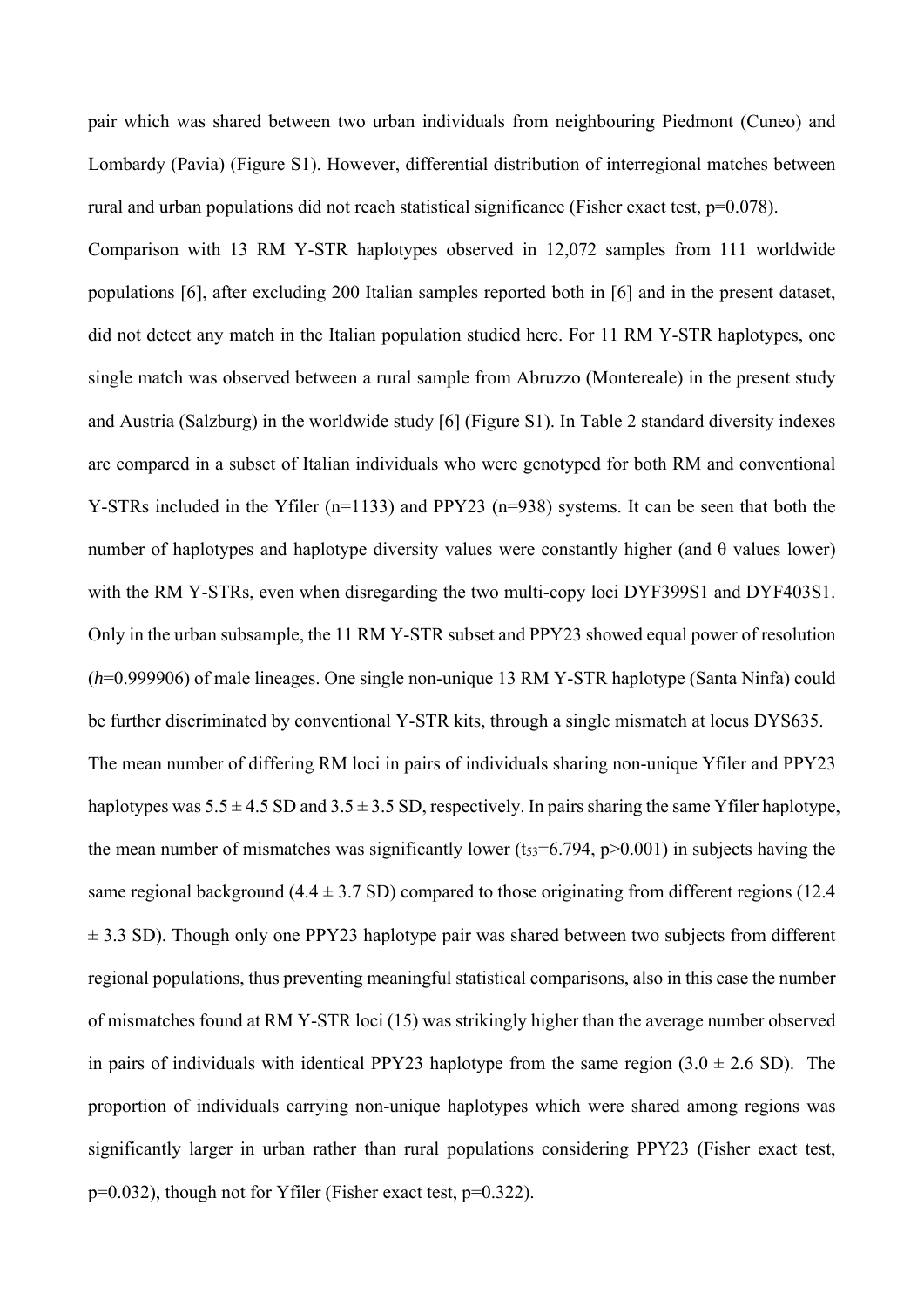Since forensic DNA testing often requires the analysis of degraded DNA, with a pronounced dropout of longer STR amplicons, haplotype diversity calculations were also performed considering -for each Y-STR panel- only the loci with amplicon lenght approximately lower than 250 bp, that is: DYS576, DYS526a, DYS626, DYS612 and DYF404S1 (RM Y-STRs); DYS456, DYS389I, DYS390, DYS458, DYS19, DYS393, DYS391, DYS439, YGATAH4, DYS437 and DYS438 (Yfiler); DYS576, DYS389I, DYS448, DYS391, DYS481, DYS549, DYS570, DYS635, DYS390, DYS393 and DYS458 (PPY23). In this analysis, RM Y-STRs, in spite of the limited number of eligible loci (5), resulted superior to Yfiler (11 loci used) with haplotype diversity values of *h*=0.9997 and *h*=0.9996, respectively. PPY23 (11 loci used) showed a higher power of resolution (*h*=0.9998). However it must be noted that in this case PPY23 took advantage from the inclusion of the RM locus DYS570, which had to be dropped from calculations in the RM Y-STR panel, due to the different primer design used in the present study that generated >250 bp amplicons. If also DYS570 were considered in the eligible subset of short amplicon RM Y-STR markers, the value of haplotype diversity that could be reached (*h*=0.9998) would then equal that obtained with PPY23.

# 3.3. Genetic structure and population comparisons

Considering both the whole set of 13 RM Y-STRs and the 11 RM Y-STR subset, overall and regional θ values were extremely low (Table 1), confirming that relatively little population substructure is detected with RM Y-STRs. Therefore, no specific correction seems necessary when using these markers in forensic applications, as is usually needed for other DNA polymorphisms [15].

For AMOVA analysis, Italian regional population samples were grouped according to their geographic position (North: Piedmont, Lombardy, Veneto, Friuli Venezia Giulia, Emilia Romagna; Central: Tuscany, Umbria, Marche, Latium, Abruzzo; South: Apulia, Calabria, Sicily). Calculations were based on F<sub>ST</sub> values, since the inability to accurately assign alleles of multi-copy markers to specific loci and the presence of frequent microvariant alleles in several RM markers prevented R<sub>ST</sub> values being used. AMOVA results (Table 3) demonstrated that for 13 RM Y-STR haplotypes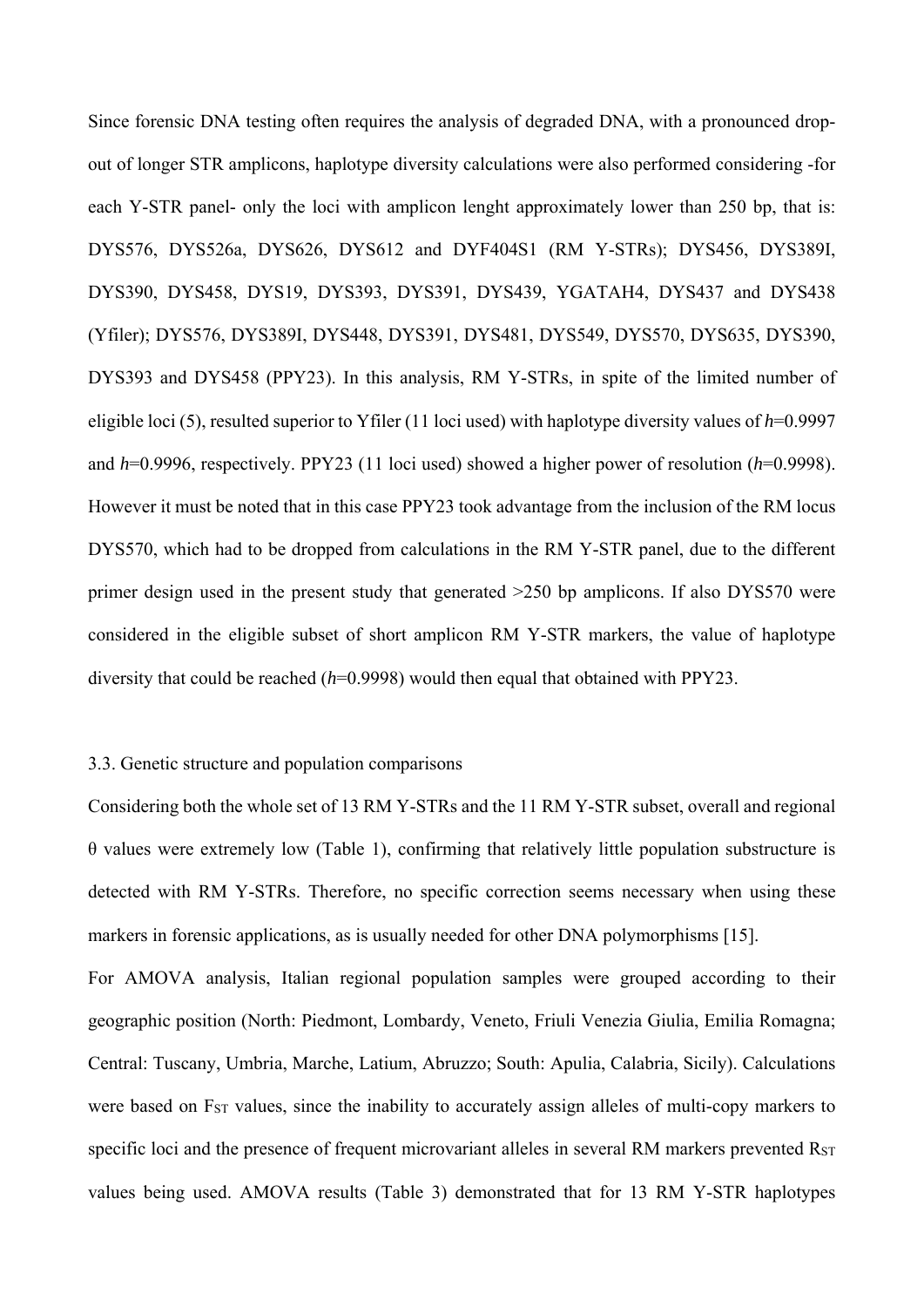99.996% of the observed variation was within populations, 0.003% among populations within groups, and 0.001% among groups, in line with what previously found at a global level [6]. The proportion of variance ascribable to haplotype differences among groups remained negligible in the 11 RM Y-STR subset (0.000%), raising to 0.005% for Yfiler and PPY23. Both in RM and conventional Y-STRs variation among populations within groups was constantly higher in the rural rather than in the urban subsample. Population pairwise FST distances were extremely low for RM Y-STRs, with average values of 0.00003 (13 RM loci) and 0.00013 (11 RM loci). Again, average pairwise Fst values were larger between rural (0.00013, 13 RM Y-STR; 0.00022, 11 RM Y-STR) rather than urban populations  $(0.00002, 13 \text{ RM} Y - \text{STR}; 0.00015, 11 \text{ RM} Y - \text{STR})$ . The difference in average  $F_{ST}$  values between rural and urban populations was significant for the complete 13 RM loci set (t<sub>121</sub>=2.467,  $p=0.015$ ), though not for the 11 RM loci set (t<sub>121</sub>=1.172,  $p=0.243$ ). These results further highlight the role of local drift and founder effect previously invoked in shaping the Y-chromosomal landscape of Italy [7,16].

For all Y-STR panels (RM Y-STRs, Yfiler, PPY23) two MDS components proved optimal to summarize Y-chromosomal diversity in Italian populations, based on linearized F<sub>ST</sub> distances (Figure 2). No defined geographic pattern emerged when regional populations were analyzed by means of RM Y-STRs. On the contrary, some North-South discontinuity appeared for PPY23 loci, and became clearly evident in Yfiler loci. In this last case it is particularly interesting to observe how the regional sample from Veneto is positioned closer to Central Italian populations, in strict concordance with a recent extensive study of uniparental markers in Italy, which showed that Y-chromosomal variation is arranged along a North West – South East, rather than North-South, axis along the peninsula [17].

### 3.4. Male relative differentiation with RM Y-STRs

Eighty-five father-son pairs out of 422 (20.1%) could be discriminated by at least one RM Y-STR allele mismatch. This empirically obtained percentage, though slightly lower than that observed in a previous larger study of 2378 father-son pairs (26.9%) [6], is very close to the theoretical estimate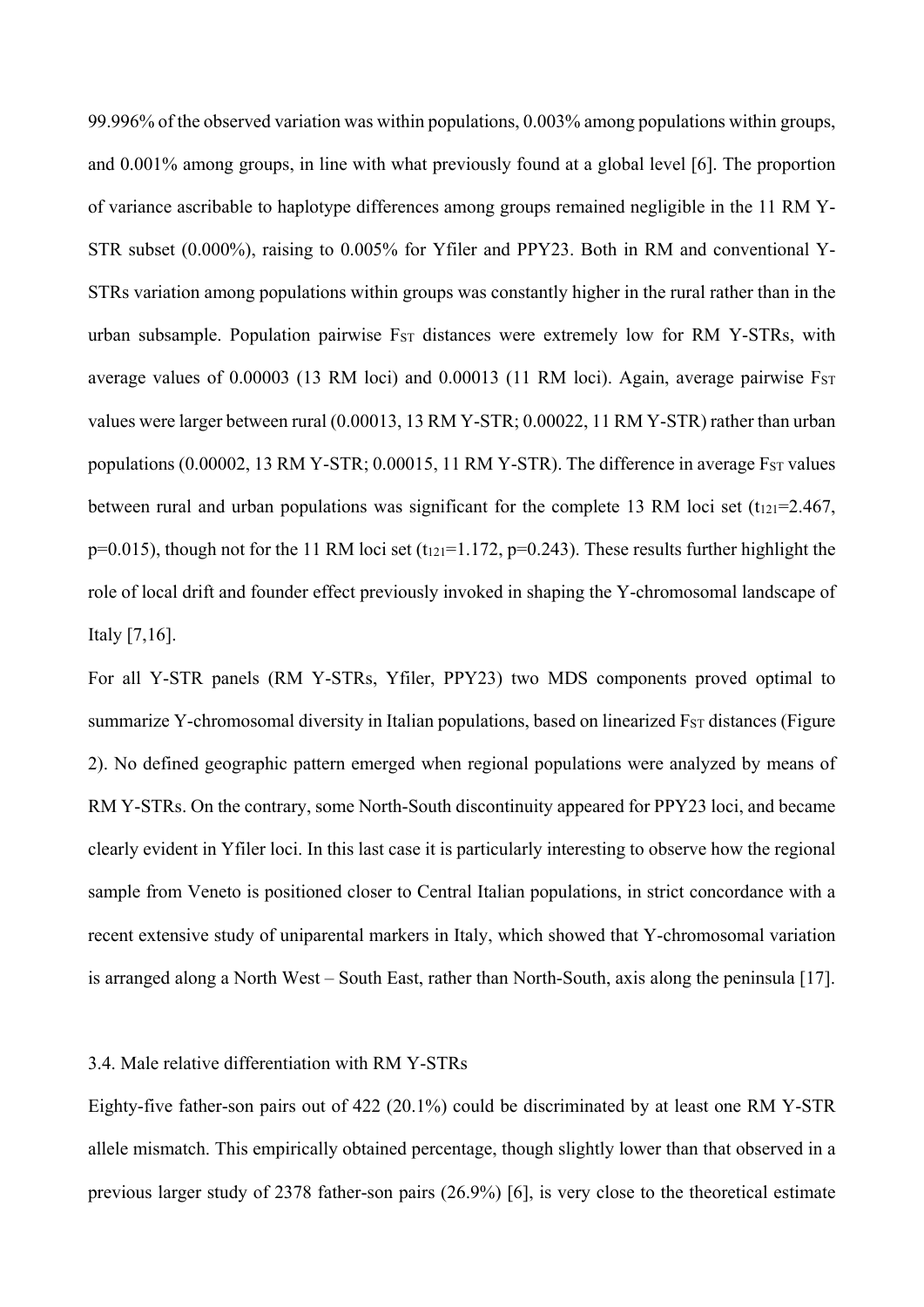(19.5%) based on the average mutation rate of the set of RM Y-STR markers obtained from the sampling from the posterior distribution [3]. Of the 85 resolved father-son pairs, 89.4% showed allele discrepancies at one locus, and 10.6% at two loci. The large majority of the observed mutations (90.4%) consisted of the loss/gain of one repetitive unit, in general concordance with the classical step-wise mutation model of STR evolution [18]. The overall average mutation rate was estimated to be 1.75 x 10<sup>-2</sup> (95% CI 1.4 x 10<sup>-2</sup> – 2.1 x 10<sup>-2</sup>), very close to the estimate by Ballantyne et al. [3] of  $1.97 \times 10^{-2}$  (95% CI 1.8 x  $10^{-2} - 2.2 \times 10^{-2}$ ).

It must be stressed that after excluding from calculations the multi-copy markers DYF399S1 and DYF403S1, the power of resolution of father-son pairs dramatically dropped to 9.7%. This clearly indicates how, in spite of possible concerns regarding the robustness of genotyping, inclusion of these loci in the RM Y-STR panel is crucial for this specific application.

### 4. Discussion

The GEFI collaborative study on RM Y-STRs allowed member laboratories to implement their current panel of markers used in forensic testing and genealogical studies with a new set of polymorphic loci with unsurpassed power of male lineage separation and male relative differentiation. Generally speaking, the future application of these markers in forensic casework poses no different problems than those raised by the analysis of autosomal STR profiles in stains, namely the possibility of allele drop-out and/or drop-in, and the occurrence of mixtures [19,20]. However, such issues have not been fully explored yet in haploid markers [21]. In particular the deconvolution of mixed genotypes of multi-copy RM Y-STR markers with non fixed number of alleles, whose adoption appears all-important for male relative discrimination purposes, may prove particularly challenging based on available interpretation models [22,23], and will require the development of new ad hoc statistical solutions.

 The present study also highlighted how future optimization of current RM Y-STR PCR and CE protocols is feasible, possibly through the adoption of either 5-dye or newly available 6-dye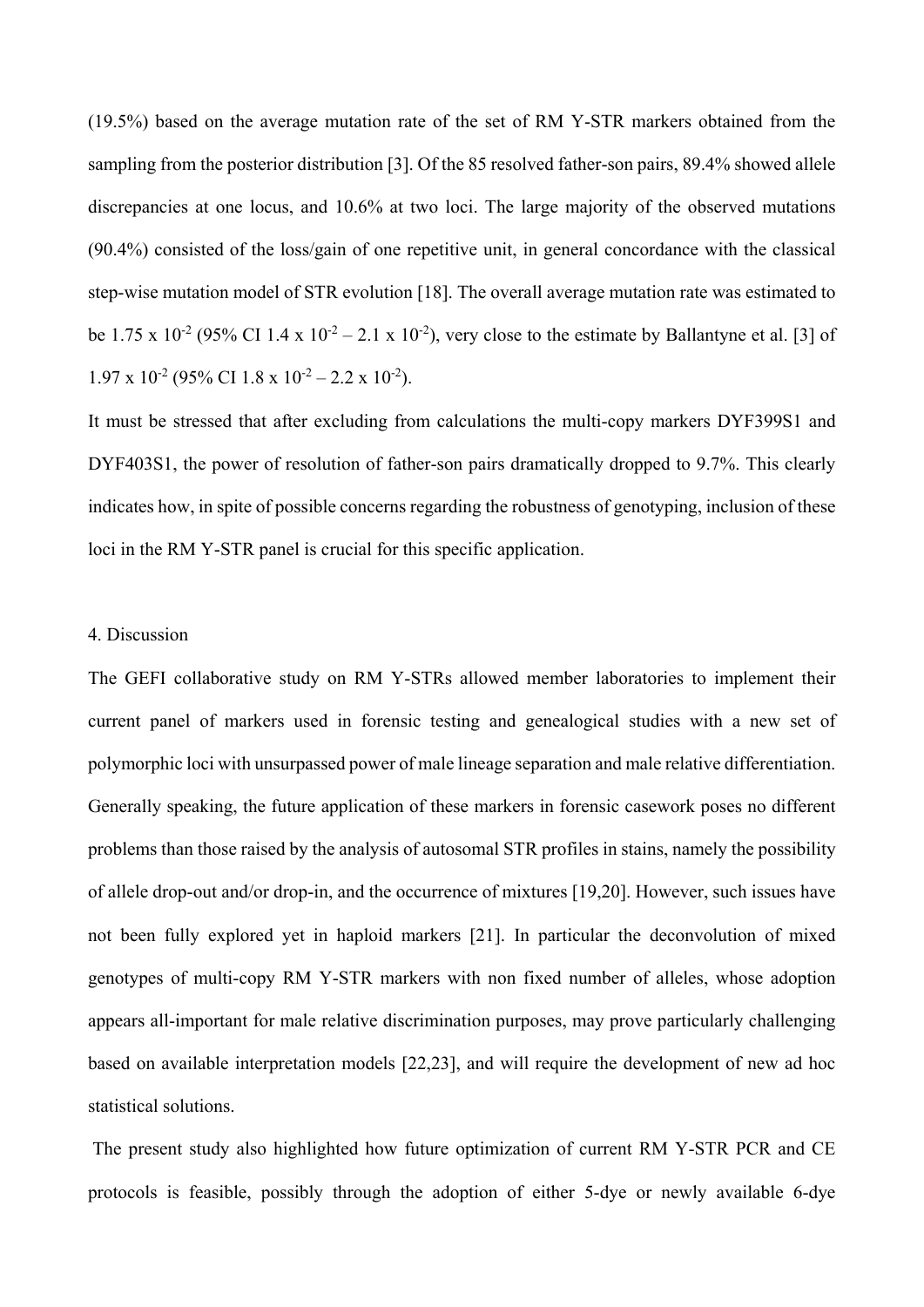chemistries [24]. Such is the case of locus DYS570, which in PPY23 is amplified by means of PCR primers giving rise to amplicons which are decidedly shorter (90-146 bp) [25] than those obtained with the present protocol (246-286 bp) [5], and therefore less prone to the potential effects of DNA degradation.

As previously stated, forensic interpretation of Y haplotype matches requires large and detailed population reference databases. In this respect, the GEFI study allowed to collect extensive information on RM Y-STR variation in the Italian peninsula, with an over 7.5-fold increase of the Italian RM Y-STR haplotype database firstly made available through the worldwide survey carried out by Ballantyne et al. [6]. It was shown that, even when restricting the analysis to a single European country, the vast majority of the observed haplotypes were singletons (99.5% and 97.5% for the 13 and the 11RM Y-STR panels, respectively). This means that in forensic casework most suspect-stain RM Y-STR matches will likely involve haplotypes previously undetected in the reference database, a circumstance under which traditional count estimates of the corresponding match probabilities become unsatisfactory. Several contrasting approaches have been proposed to empirically derive the frequency estimates of such rare Y-STR haplotypes [26-29]. For estimators like "frequency surveying" [28], that try to draw further information from the evolutionary relatedness of constituent haplotypes in the reference database, the obtained results can provide an useful framework for the interpretation of RM Y-STR matches.

The almost complete absence of population substructure detected for RM Y-STR loci, previously observed at a global level [6], was confirmed within a single geographic region, like Italy, for which clinal patterns of Y chromosomal variation had been extensively documented [7,16,17]. This property of RM Y-STRs reduces the need for regional (metapopulation) reference databases for haplotype frequency estimation compared to standard Y-STR sets. On the other hand, our data also show that the uncertainty about the true haplotype frequency is larger in rural areas where more related men are expected to be found than in urban areas. As a consequence, in order to reflect the amount of male population substructure in a region, it is advisable that Y-STR forensic reference databases -unlike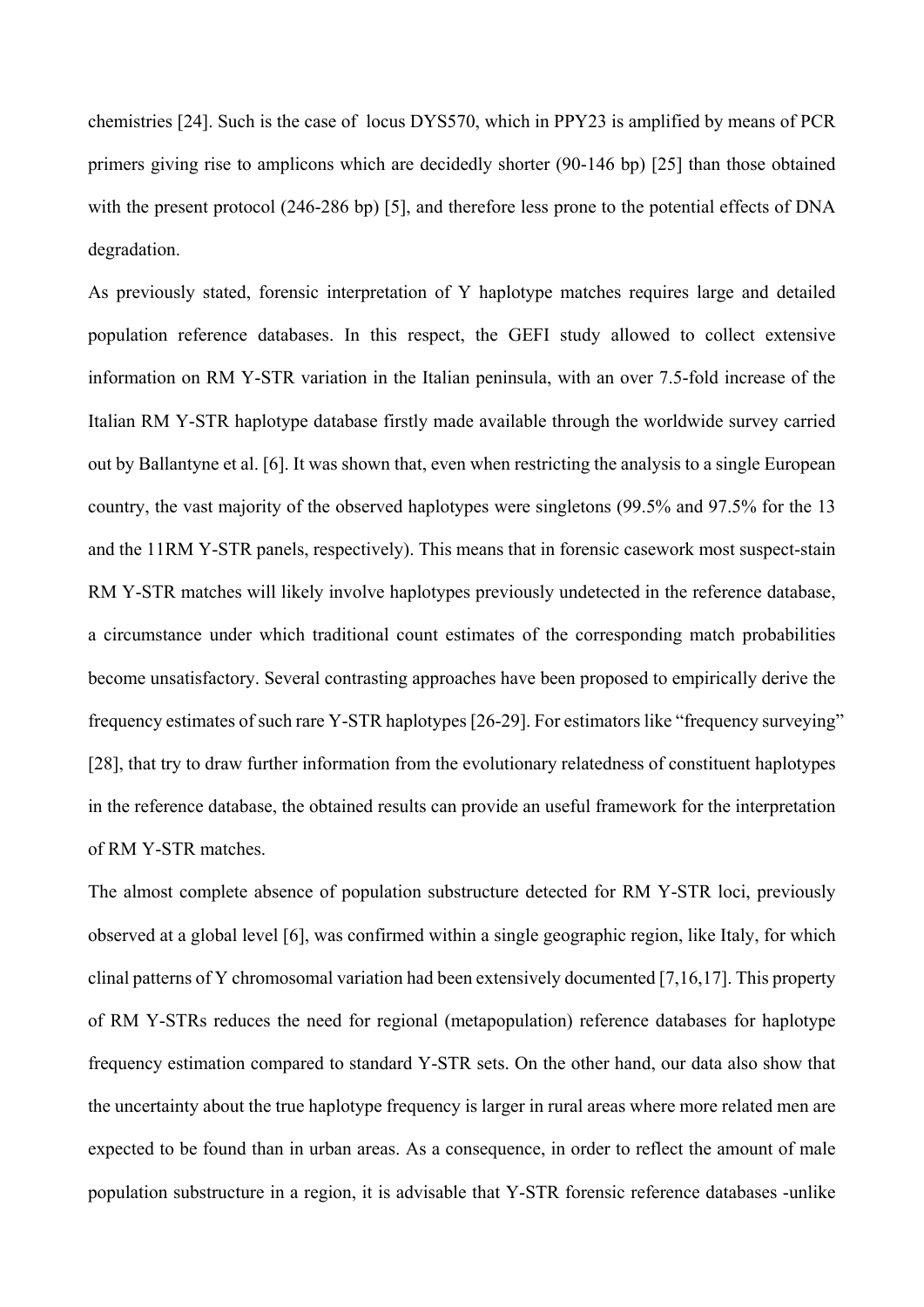those developed for anthropological purposes- should be derived from a random set of subjects, including related and unrelated individuals [30].

Finally, our study demonstrated that RM Y-STRs not only can effectively dissect male lineages unresolved by conventional Yfiler/PPY23 loci, but also may be able to provide investigators with important additional leads. Subjects sharing the same Yfiler/PPY23 haplotype showed a significantly higher number of allelic mismatches at RM Y-STR loci when from different Italian regional populations, compared to individuals from the same region. It is reasonable to explain the occurrence of interregional Yfiler/PPY23 haplotype sharing observed in our dataset as the consequence of recurrent mutation, whereas relatedness is most likely for matches within regional populations, especially in rural sampling sites. Presence/absence of RM Y-STR near matches in samples displaying the same conventional Y-STR haplotype may therefore be helpful to discriminate between adventitious Yfiler/PPY23 matches, arising in individuals that are not of common descent, and truly related subjects. Though already observed for PPY23 loci compared to Yfiler [31], this effect reaches its maximum when RM Y-STRs are considered, so that observation of a RM Y-STR near match between the stain donor and a suspect would definitely support the need for familial searching among the male relatives of the alleged offender, or for a DNA dragnet in the specific geographical area of origin of his male ancestors.

# References

- 1. L. Roewer L, Y chromosome STR typing in crime casework, Forensic Sci. Med. Pathol. 5 (2009) 77-84.
- 2. J. Purps, S. Siegert, S. Willuweit, M. Nagy, C. Alves, et al., A global analysis of Y-chromosomal haplotype diversity for 23 STR loci, Forensic Sci. Int. Genet. 12 (2014) 12-23.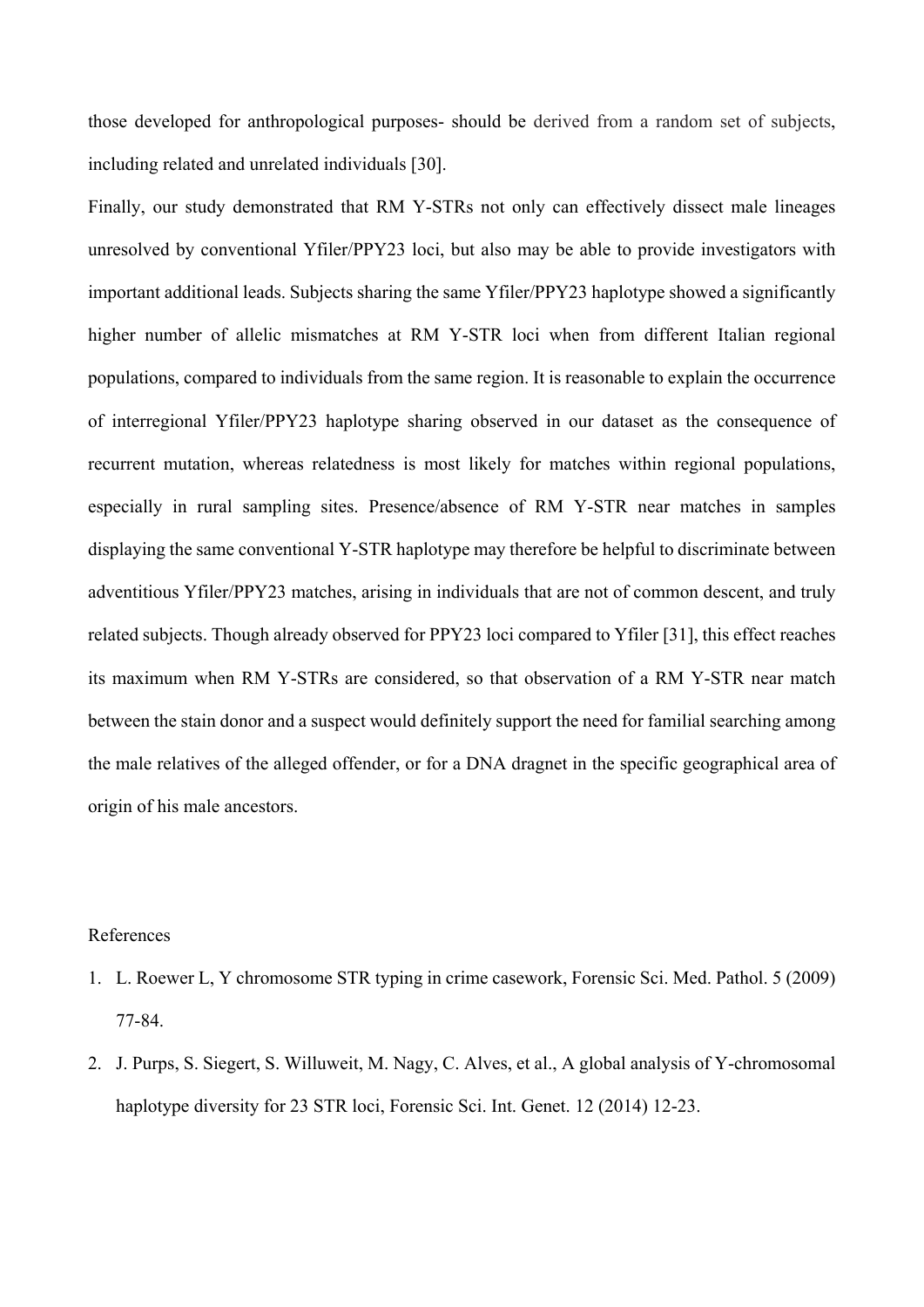- 3. K.N. Ballantyne, M. Goedbloed, R. Fang, O. Schaap, O. Lao, et al., Mutability of Y-chromosomal microsatellites: rates, characteristics, molecular bases, and forensic implications, Am. J. Hum. Genet. 87 (2010) 341-353.
- 4. M. Goedbloed, M. Vermeulen, R.N. Fang, M. Lembring, A. Wollstein, et al., Comprehensive mutation analysis of 17 Y-chromosomal short tandem repeat polymorphisms included in the AmpFlSTR Yfiler PCR amplification kit, Int. J. Legal Med. 123(2009) 471-482.
- 5. K.N. Ballantyne, V. Keerl, A. Wollstein, Y. Choi, S.B. Zuniga, et al., A new future of forensic Y-chromosome analysis: rapidly mutating Y-STRs for differentiating male relatives and paternal lineages, Forensic Sci. Int. Genet. 6 (2012) 208-218.
- 6. K.N. Ballantyne, A. Ralf, R. Aboukhalid, N.M. Achakzai, M.J. Anjos, et al., Towards male individualization with rapidly mutating Y-chromosomal STRs, Hum. Mutat. 35 (2014) 1021- 1032.
- 7. F. Di Giacomo, F. Luca, N. Anagnou, G. Ciavarella, R.M. Corbo, et al., Clinal patterns of human Y chromosomal diversity in continental Italy and Greece are dominated by drift and founder effects, Mol. Phylogenet. Evol. 28 (2003) 387-395.
- 8. OECD, OECD Rural Policy Reviews: Italy, OECD Publishing, Paris, 2009.
- 9. A. Carracedo, J.M. Butler, L. Gusmão, A. Linacre, W. Parson, et al., New guidelines for the publication of genetic population data, Forensic Sci. Int. Genet. 7 (2013) 217-220.
- 10. L. Gusmão, J.M. Butler, A. Carracedo, P. Gill, M. Kayser, et al., DNA Commission of the International Society of Forensic Genetics (ISFG): an update of the recommendations on the use of Y-STRs in forensic analysis, Int. J. Legal Med. 120 (2006) 191-200.
- 11. L. Excoffier, G Laval, S. Schneider, Arlequin (version 3.0): an integrated software package for population genetics data analysis, Evol. Bioinform. Online. 1 (2005) 47-50.
- 12. B.S. Weir, W.G. Hill, Estimating F-statistics Annu. Rev. Genet. 36 (2002) 721-750.
- 13. J.B. Kruskal, Multidimensional-scaling by optimizing goodness of fit to a nonmetric hypothesis, Psychometrika 29 (1964) 1-27.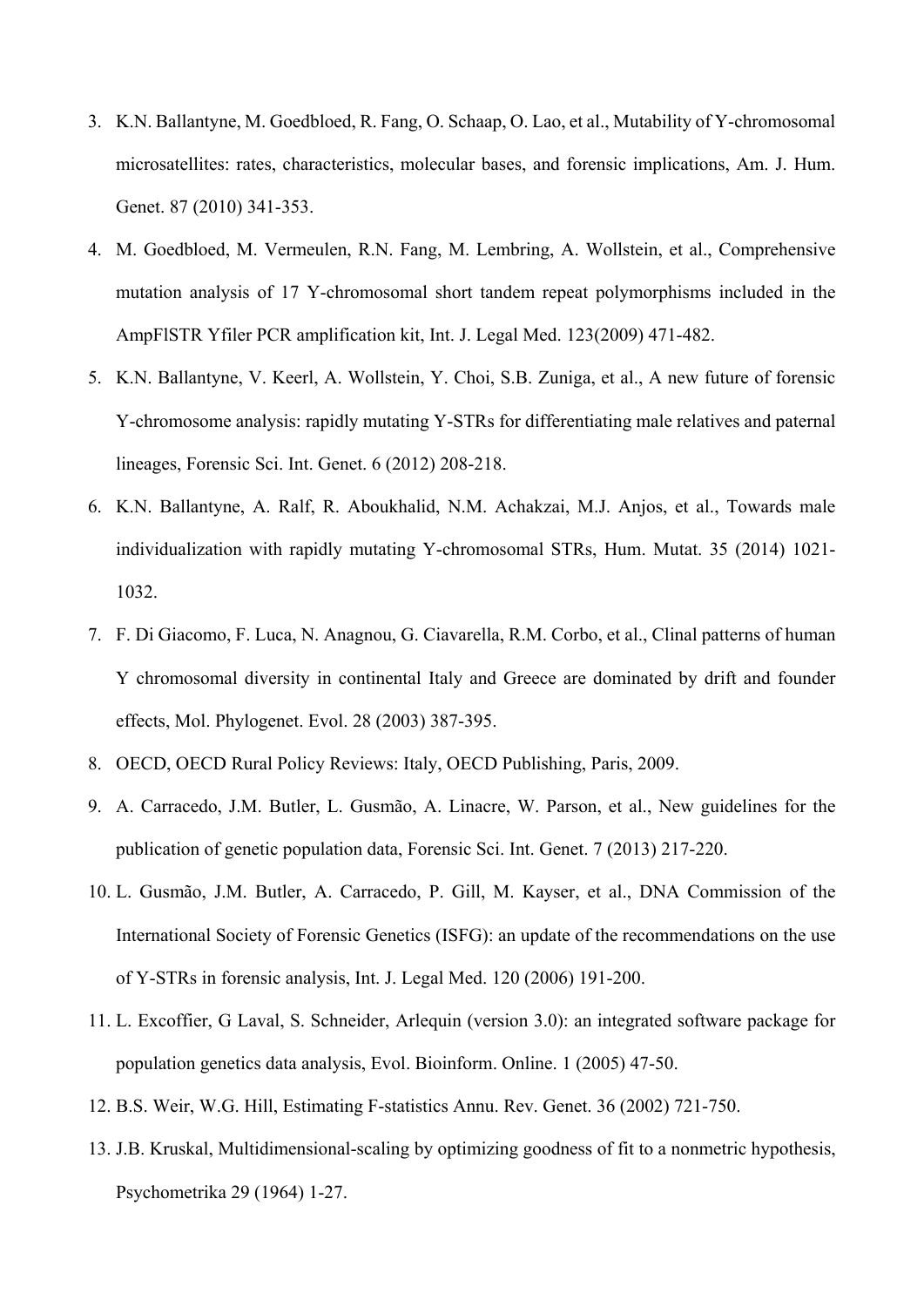- 14. J.M. Clark JM, Novel non-templated nucleotide addition reactions catalyzed by procaryotic and eucaryotic DNA polymerases, Nucleic Acids Res. 16 (1988) 9677-9686.
- 15. J.S. Buckleton, M. Krawczak, B.S. Weir BS, The interpretation of lineage markers in forensic DNA testing, Forensic Sci. Int. Genet. 5 (2011) 78-83.
- 16. C. Capelli, F. Brisighelli, F. Scarnicci, B. Arredi, A. Caglià, et al., Y chromosome genetic variation in the Italian peninsula is clinal and supports an admixture model for the Mesolithic-Neolithic encounter, Mol. Phylogenet. Evol. 44 (2007) 228-239.
- 17. A. Boattini, B. Martinez-Cruz, S. Sarno, C. Harmant, A. Useli, et al., Uniparental markers in Italy reveal a sex-biased genetic structure and different historical strata, PLoS One. 8 (2013) e65441.
- 18. A.M. Valdes, M. Slatkin, N.B. Freimer, Allele frequencies at microsatellites loci: the stepwise mutation model revised, Genetics 133 (1993) 737-749.
- 19. P. Gill, L. Gusmão, H. Haned, W.R. Mayr, N. Morling, et al., DNA commission of the International Society of Forensic Genetics: Recommendations on the evaluation of STR typing results that may include drop-out and/or drop-in using probabilistic methods, Forensic Sci. Int. Genet. 6 (2012) 679-688.
- 20. P Gill, C.H. Brenner, J.S. Buckleton, A. Carracedo, M. Krawczak, et al., DNA commission of the International Society of Forensic Genetics: Recommendations on the interpretation of mixtures, Forensic Sci. Int. 160 (2006) 90-101.
- 21. J. Ge, B. Budowle, R. Chakraborty, Interpreting Y chromosome STR haplotype mixture, Leg. Med. (Tokyo) 12 (2010) 137-143.
- 22. N. Fukshansky, W Bär, DNA mixtures: biostatistics for mixed stains with haplotypic genetic markers, Int. J. Legal Med. 119 (2005) 285-290.
- 23. A. Wolf, A. Caliebe, O. Junge, M. Krawczak Forensic interpretation of Y chromosomal DNA mixtures, Forensic Sci. Int. 152 (2005) 209-13.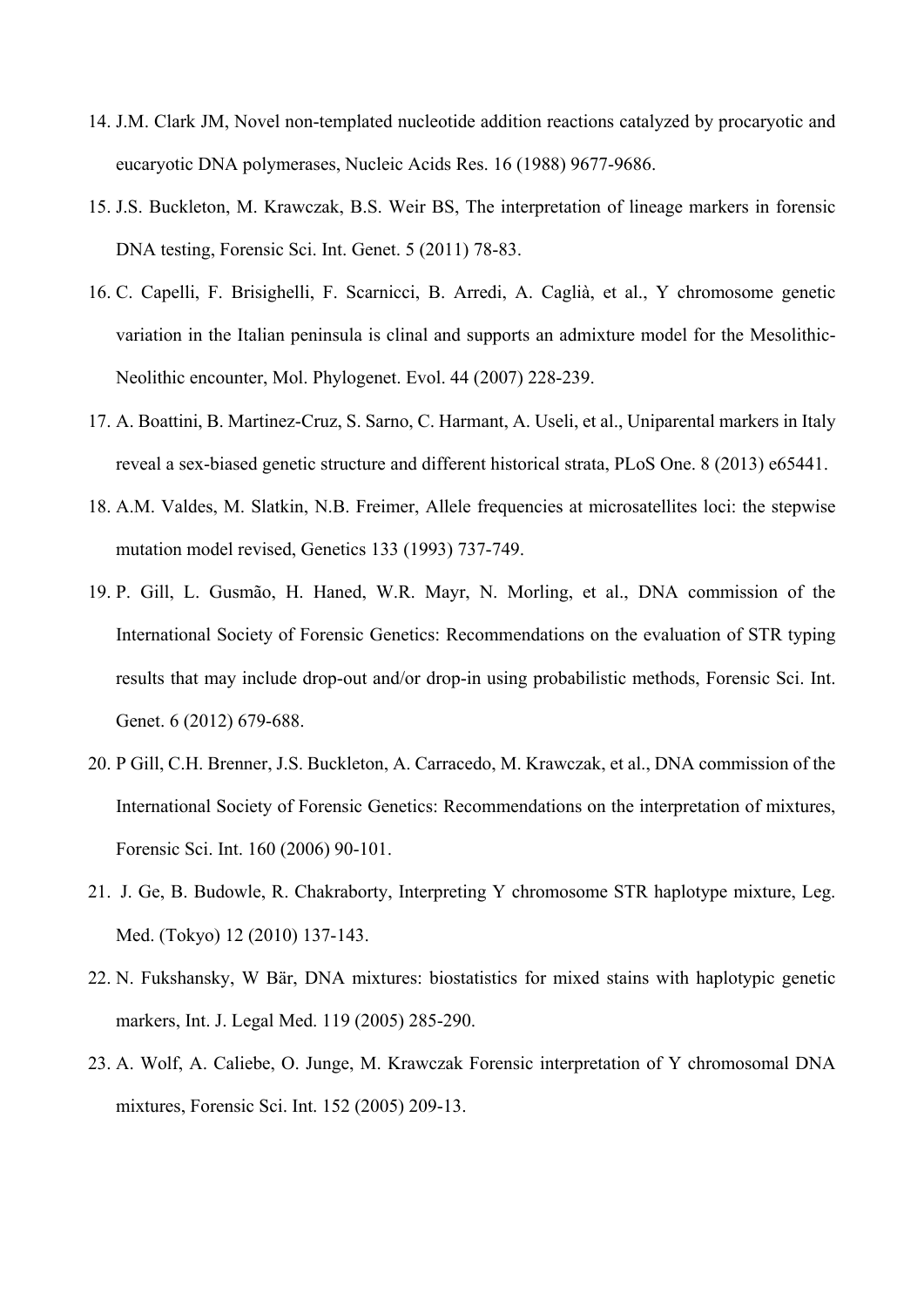- 24. S. Flores, J. Sun, J. King, B. Budowle. Internal validation of the GlobalFiler™ Express PCR Amplification Kit for the direct amplification of reference DNA samples on a high-throughput automated workflow, Forensic Sci. Int. Genet. 10 (2014) 33-39.
- 25. J.M. Thompson, M.M. Ewing, W.E. Frank, J.J. Pogemiller, C.A. Nolde, et al., Developmental validation of the PowerPlex® Y23 System: a single multiplex Y-STR analysis system for casework and database samples, Forensic Sci. Int. Genet. 7 (2013) 240-250.
- 26. M.M. Andersen, P.S. Eriksen, N. Morling, The discrete Laplace exponential family and estimation of Y-STR haplotype frequencies, J. Theor. Biol. 329 (2013) 39-51.
- 27. M.M. Andersen, A. Caliebe, A. Jochens, S. Willuweit, M. Krawczak, Estimating trace-suspect match probabilities for singleton Y-STR haplotypes using coalescent theory, Forensic Sci. Int. Genet. 7 (2013) 264-271.
- 28. S. Willuweit, A. Caliebe, M.M. Andersen, L. Roewer, Y-STR Frequency Surveying Method: A critical reappraisal, Forensic Sci. Int. Genet. 5 (2011) 84-90.
- 29. C.H. Brenner CH, Fundamental problem of forensic mathematics--the evidential value of a rare haplotype, Forensic Sci. Int. Genet. 4 (2010) 281-291.
- 30. M. Kayser, P. de Knijff, Improving human forensics through advances in genetics, genomics and molecular biology, Nat. Rev. Genet. 12 (2011) 179-192.
- 31. M.H. Larmuseau, N. Vanderheyden, A. Van Geystelen, R. Decorte, A substantially lower frequency of uninformative matches between 23 versus 17 Y-STR haplotypes in north Western Europe, Forensic Sci. Int. Genet. 11 (2014) 214-219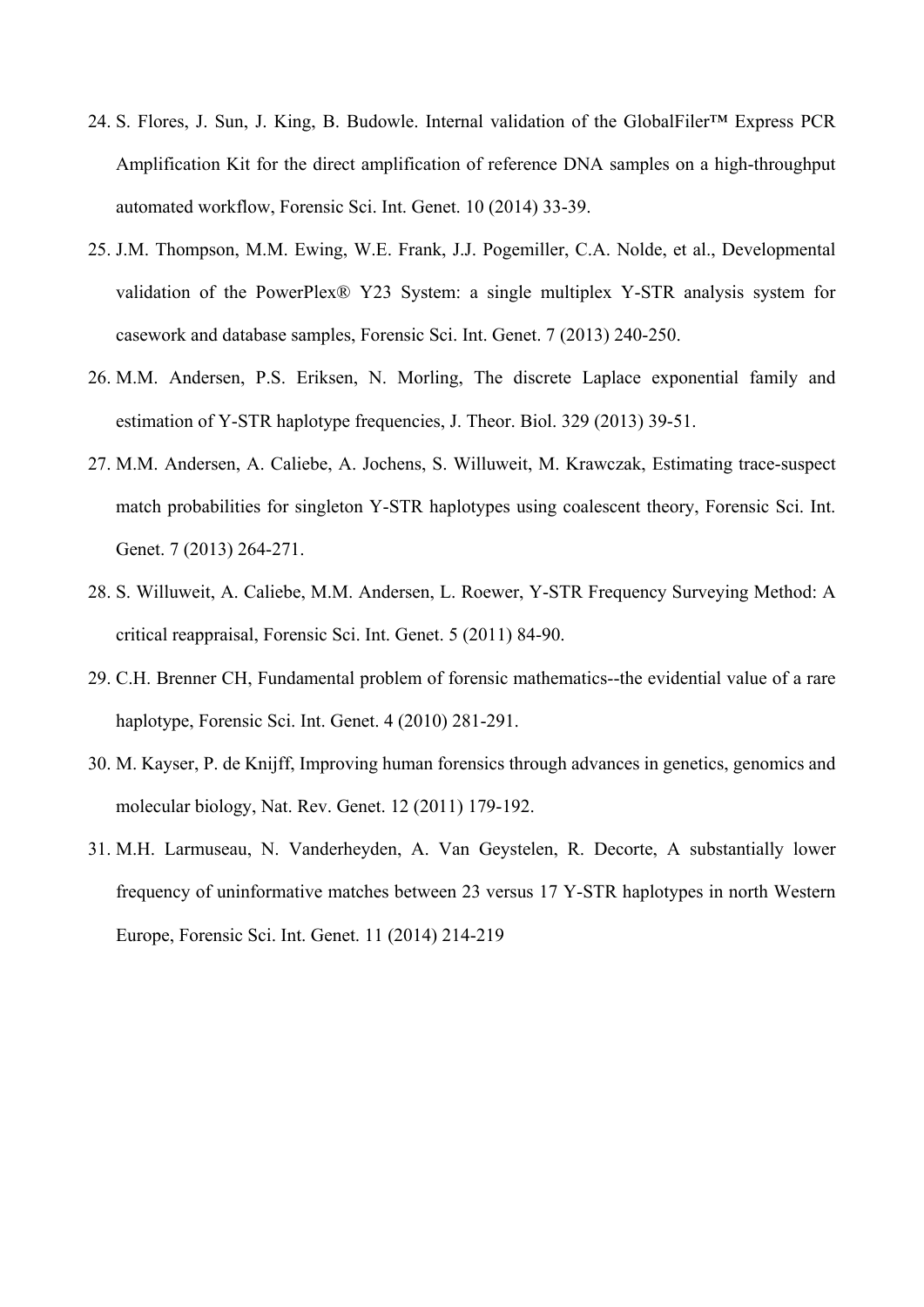|                       |              | Haplotypes   |              | $\boldsymbol{h}$ |              | $\theta$         |                  | Mean number of |              |  |
|-----------------------|--------------|--------------|--------------|------------------|--------------|------------------|------------------|----------------|--------------|--|
|                       |              |              |              |                  |              |                  |                  | differing loci |              |  |
|                       |              | 13 RM        | 11 RM        | 13 RM            | 11 RM        | 13 RM            | 11 RM            | 13 RM          | 11 RM        |  |
|                       | $\mathsf{n}$ | <b>Y-STR</b> | <b>Y-STR</b> | <b>Y-STR</b>     | <b>Y-STR</b> | <b>Y-STR</b>     | <b>Y-STR</b>     | <b>Y-STR</b>   | <b>Y-STR</b> |  |
| Piedmont              | 212          | 212          | 210          |                  | 0.999911     | $\boldsymbol{0}$ | 0.00008612       | 17.0           | 11.1         |  |
| Lombardy              | 157          | 157          | 155          |                  | 0.999837     | $\theta$         | 0.00015523       | 16.9           | 10.8         |  |
| Veneto                | 153          | 153          | 153          |                  |              | $\boldsymbol{0}$ | $\theta$         | 17.5           | 11.5         |  |
| Friuli Venezia Giulia | 26           | 26           | 26           |                  |              | $\boldsymbol{0}$ | $\boldsymbol{0}$ | 17.9           | 11.8         |  |
| Emilia Romagna        | 170          | 170          | 167          |                  | 0.999791     | $\overline{0}$   | 0.00019464       | 17.2           | 11.1         |  |
| Tuscany               | 50           | 50           | 50           |                  |              | $\boldsymbol{0}$ | $\overline{0}$   | 17.4           | 11.3         |  |
| Umbria                | 50           | 50           | 50           |                  |              | $\overline{0}$   | $\theta$         | 16.9           | 11.0         |  |
| Marche                | 150          | 150          | 148          |                  | 0.999821     | $\theta$         | 0.00016970       | 17.3           | 11.3         |  |
| Latium                | 80           | 79           | 79           | 0.999684         | 0.999684     | 0.00030111       | 0.00030111       | 17.6           | 11.8         |  |
| Abruzzo               | 24           | 24           | 24           |                  |              | $\boldsymbol{0}$ | $\theta$         | 17.9           | 11.5         |  |
| Apulia                | 83           | 83           | 83           |                  |              | $\boldsymbol{0}$ | $\theta$         | 17.3           | 11.4         |  |
| Calabria              | 50           | 50           | 49           |                  | 0.999184     | $\theta$         | 0.00075415       | 15.7           | 10.2         |  |
| Sicily                | 304          | 301          | 297          | 0.999935         | 0.999848     | 0.00006262       | 0.00013863       | 17.6           | 11.5         |  |
| Rural areas           | 1046         | 1043         | 1032         | 0.999995         | 0.999974     | 0.00000543       | 0.00002428       | 17.4           | 11.3         |  |
| Urban areas           | 463          | 462          | 458          | 0.999991         | 0.999953     | 0.00000935       | 0.00004477       | 17.4           | 11.4         |  |
| Total                 | 1509         | 1505         | 1490         | 0.999996         | 0.999983     | 0.00000348       | 0.00001588       | 17.4           | 11.3         |  |

**Table 1** - Standard diversity indexes for 13 and 11 RM Y-STRs in the total set of 1509 Italian

individuals, summarized according to regional populations and rural/urban origins.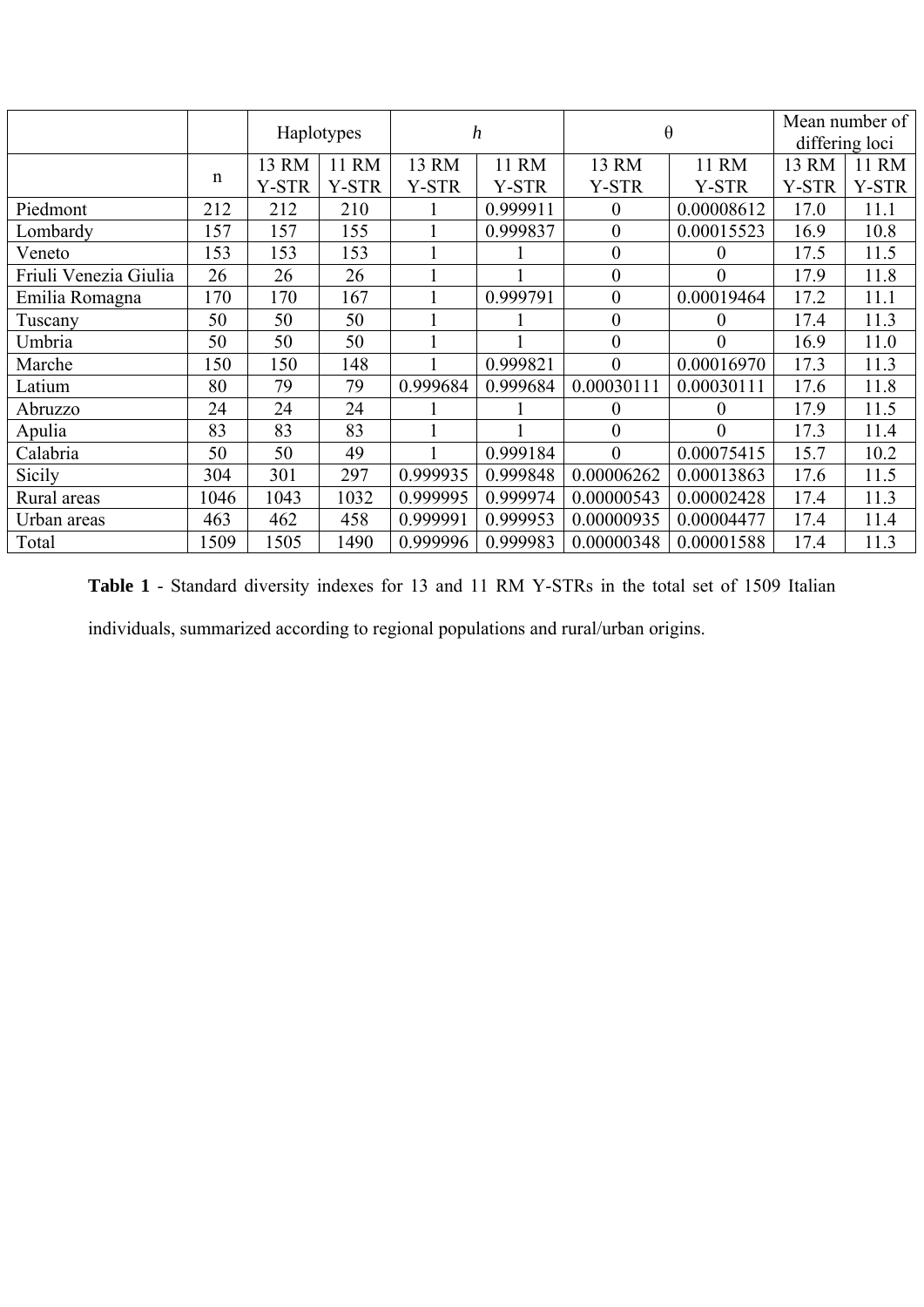|            | PPY <sub>23</sub>        |                                   |                                   |                                       | 0.00005862         | 0.00007444                    | 0.00008976                        |  |
|------------|--------------------------|-----------------------------------|-----------------------------------|---------------------------------------|--------------------|-------------------------------|-----------------------------------|--|
|            | <b>Allia</b>             |                                   |                                   |                                       |                    |                               |                                   |  |
|            | Y-STR<br>11 RM           | 0.00000615 0.00002358 0.000113238 | 0.00000827 0.00003420 0.000146265 | 0.00002403   0.00007011   0.000262250 | 0.00003202         |                               |                                   |  |
|            | Y-STR<br>13 RM           |                                   |                                   |                                       | 4480000000 0566660 | 0.99932 0.00000844 0.00004776 | 0.999906   0.00003088   0.0008976 |  |
|            | PPY <sub>23</sub>        |                                   |                                   |                                       |                    |                               |                                   |  |
|            | <b>Allah</b>             |                                   |                                   |                                       |                    |                               |                                   |  |
|            | Y-STR<br>11 RM           | 4166660   5166660   4666660       | 0.999992   0.99950   0.99888      | 0.99976   7266660   9266660           |                    |                               |                                   |  |
|            | 13 RM<br>Y-STR           |                                   |                                   |                                       | 0.99991   0.999966 | 0.99991 166660                | 0.99960   6966660                 |  |
| Haplotypes | PPY <sub>23</sub>        |                                   |                                   |                                       | 918                | 670                           | 250                               |  |
|            | Yfiler                   | 1087                              | 812                               | 279                                   |                    |                               |                                   |  |
|            | Y-STR<br>1R <sub>N</sub> | 1117                              | 833                               | 284                                   | 923                | 673                           | 250                               |  |
|            | 13 RM<br>$Y-STR$         | 129                               | 843                               | 286                                   | 935                | 683                           | 252                               |  |
|            | ₫                        | 1133                              | 846                               | 287                                   | 938                | 685                           | 253                               |  |
|            |                          | Total                             | Rural                             | Urban                                 | Total              | Rural                         | Urban                             |  |

**Table 2** - Comparison of standard diversity indexes in a subset of Italian individuals included in the RM Y-STR study who were also genotyped with the Yfiler (n=1133) and PPY23 (n=938) systems.